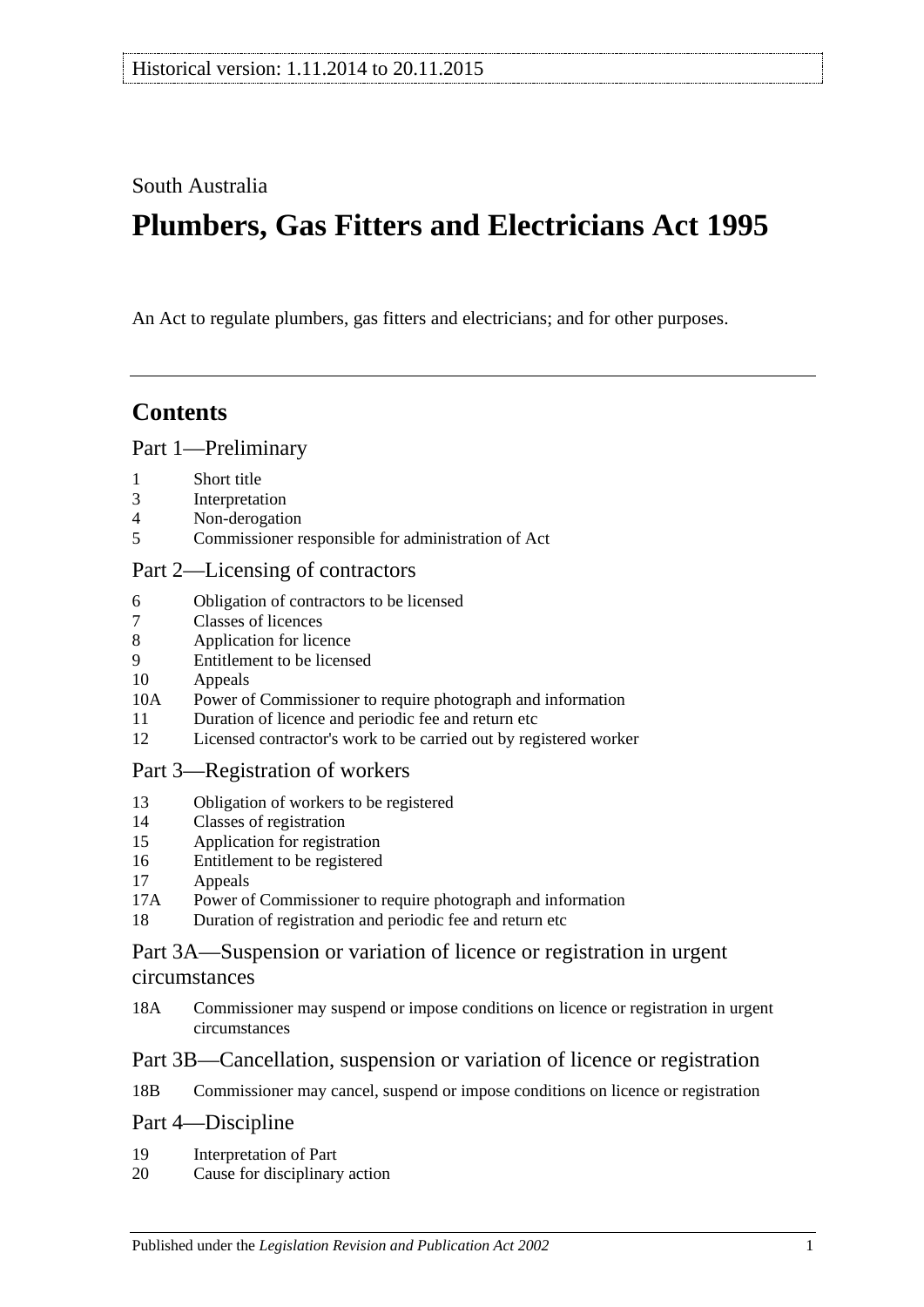- 21 [Complaints](#page-14-0)
- 22 [Hearing by Court](#page-14-1)
- 23 [Participation of assessors in disciplinary proceedings](#page-14-2)
- 24 [Disciplinary action](#page-14-3)
- 25 [Contravention of orders](#page-15-0)

### [Part 6—Miscellaneous](#page-15-1)

- 27 [Delegations](#page-15-2)
- 28 [Agreement with professional organisation](#page-16-0)
- 29 [Exemptions](#page-16-1)
- 30 [Registers](#page-16-2)
- 31 [Commissioner and proceedings before Court](#page-17-0)
- 32 [False or misleading information](#page-17-1)
- 33 [Name in which contractor may carry on business](#page-17-2)
- 34 [Statutory declaration](#page-18-0)
- 35 [Investigations](#page-18-1)
- 36 [General defence](#page-18-2)
- 37 [Liability for act or default of officer, employee or agent](#page-18-3)
- 39 [Continuing offence](#page-18-4)
- 40 [Prosecutions](#page-18-5)
- 41 [Evidence](#page-19-0)
- 42 [Service of documents](#page-19-1)
- 43 [Annual report](#page-19-2)
- 44 [Regulations](#page-20-0)

# [Schedule 1—Appointment and selection of assessors for Court](#page-20-1)

#### [Schedule 2—Transitional provisions](#page-21-0)

- 2 [Transitional](#page-21-1)
- [Legislative history](#page-23-0)

### <span id="page-1-0"></span>**The Parliament of South Australia enacts as follows:**

# **Part 1—Preliminary**

#### <span id="page-1-1"></span>**1—Short title**

This Act may be cited as the *Plumbers, Gas Fitters and Electricians Act 1995*.

#### <span id="page-1-2"></span>**3—Interpretation**

In this Act, unless the contrary intention appears—

*Commissioner* means the Commissioner for Consumer Affairs;

*contractor* means a plumbing contractor, a gas fitting contractor or an electrical contractor;

*Court* means the Administrative and Disciplinary Division of the District Court of South Australia;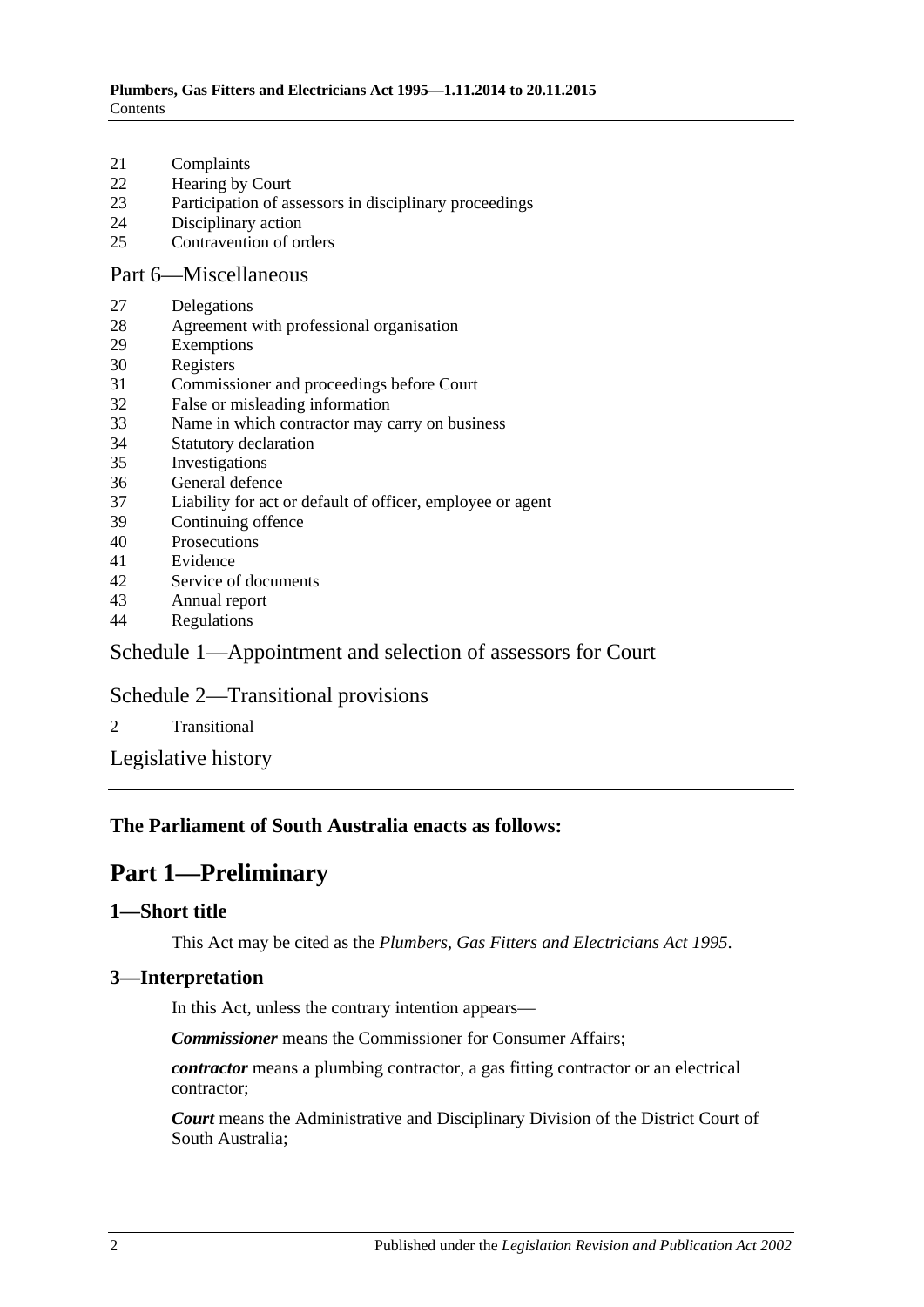*director* of a body corporate includes—

- (a) a person occupying or acting in the position of director or member of the governing body of the body corporate, by whatever name called and whether or not validly appointed to occupy or duly authorised to act in the position; and
- (b) any person in accordance with whose directions or instructions the directors or members of the governing body of the body corporate are accustomed to act;

*draining work* means the installation, alteration, repair, maintenance or disconnection of sanitary drains or stormwater drains, and includes work of a class prescribed by regulation;

*electrical contractor* means a person who carries on the business of performing electrical work for others;

*electrical installation* means the whole or part of any system or equipment wherever situated intended for the conveyance, control, measurement or use of electricity supplied or intended to be supplied by a person or body that supplies electricity to the public at a voltage above extra low voltage as defined in Australian Standard AS3000 *Wiring Rules*;

*electrical work* means the installation, alteration, repair or maintenance of an electrical installation, and includes work of a class prescribed by regulation;

*electrical worker* means a person who personally carries out electrical work;

*equipment* includes fittings, fixtures, appliances and devices;

*gas* means a gaseous fuel consisting of hydrocarbons or predominantly of hydrocarbons;

*gas fitting* means the installation, alteration, repair, maintenance or disconnection of any pipes or equipment to convey or utilise gas (including associated gas ventilation equipment) downstream of—

- (a) the outlet of a meter installed for measuring consumption of reticulated gas supplied by a licensed gas supplier under the *[Gas Act](http://www.legislation.sa.gov.au/index.aspx?action=legref&type=act&legtitle=Gas%20Act%201988) 1988*; or
- (b) the outlet of any gas storage tank or cylinder,

and includes work of a class prescribed by regulation;

*gas fitting contractor* means a person who carries on the business of performing gas fitting for others;

*gas fitting worker* means a person who personally carries out gas fitting;

*licence* means a licence under [Part 2;](#page-3-2) and *licensed* and *licensee* have corresponding meanings;

*perform*, in relation to plumbing, gas fitting or electrical work, includes—

- (a) cause such work to be performed; or
- (b) organise or arrange for the performance of such work;

*plumbing* means water plumbing work, sanitary plumbing work or draining work or the installation or testing of backflow prevention devices;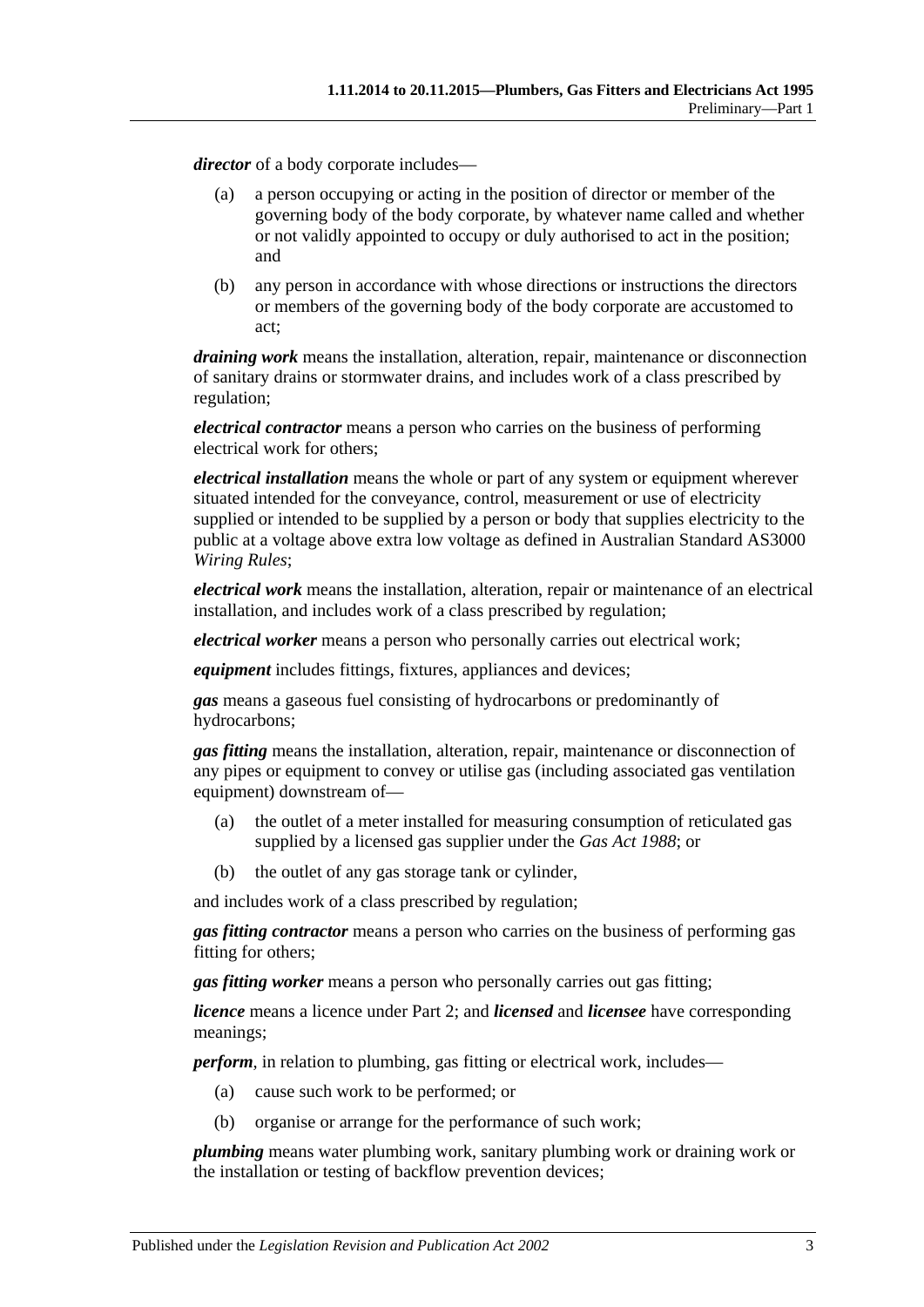*plumbing contractor* means a person who carries on the business of performing plumbing for others;

*plumbing worker* means a person who personally carries out plumbing;

*registration* means registration under [Part 3;](#page-8-1) and *registered* has a corresponding meaning;

*sanitary drain* means pipes and equipment to collect and convey wastewater from a sanitary plumbing installation to an on-site wastewater treatment facility or a public sewerage or effluent disposal system;

*sanitary plumbing work* means the installation, alteration, repair, maintenance or disconnection of pipes or equipment to receive and convey wastewater to sanitary drains (including associated plumbing ventilation equipment), and includes work of a class prescribed by regulation;

*stormwater drain* means pipes and equipment to collect and convey stormwater to a public stormwater disposal system;

*water plumbing* means the installation, alteration, repair, maintenance or disconnection of pipes or equipment (including water heaters) to be connected directly or indirectly to a public water supply system, and includes work of a class prescribed by regulation;

*worker* means a plumbing worker, a gas fitting worker or an electrical worker.

#### <span id="page-3-0"></span>**4—Non-derogation**

The provisions of this Act are in addition to and do not derogate from the provisions of any other Act.

#### <span id="page-3-1"></span>**5—Commissioner responsible for administration of Act**

The Commissioner is responsible, subject to the control and directions of the Minister, for the administration of this Act.

# <span id="page-3-2"></span>**Part 2—Licensing of contractors**

#### <span id="page-3-3"></span>**6—Obligation of contractors to be licensed**

- (1) A person must not—
	- (a) carry on business as a plumbing contractor, a gas fitting contractor or an electrical contractor except as authorised by a licence under this Part; or
	- (b) advertise or otherwise hold himself or herself out as being entitled to carry on business as a plumbing contractor, a gas fitting contractor or an electrical contractor unless authorised to carry on business as such a contractor by a licence under this Part.

Maximum penalty:

- (a) for an offence committed by a natural person—
	- (i) for a first or second offence—\$50 000; or
	- (ii) for a third or subsequent offence—\$50 000 or 12 months imprisonment or both; or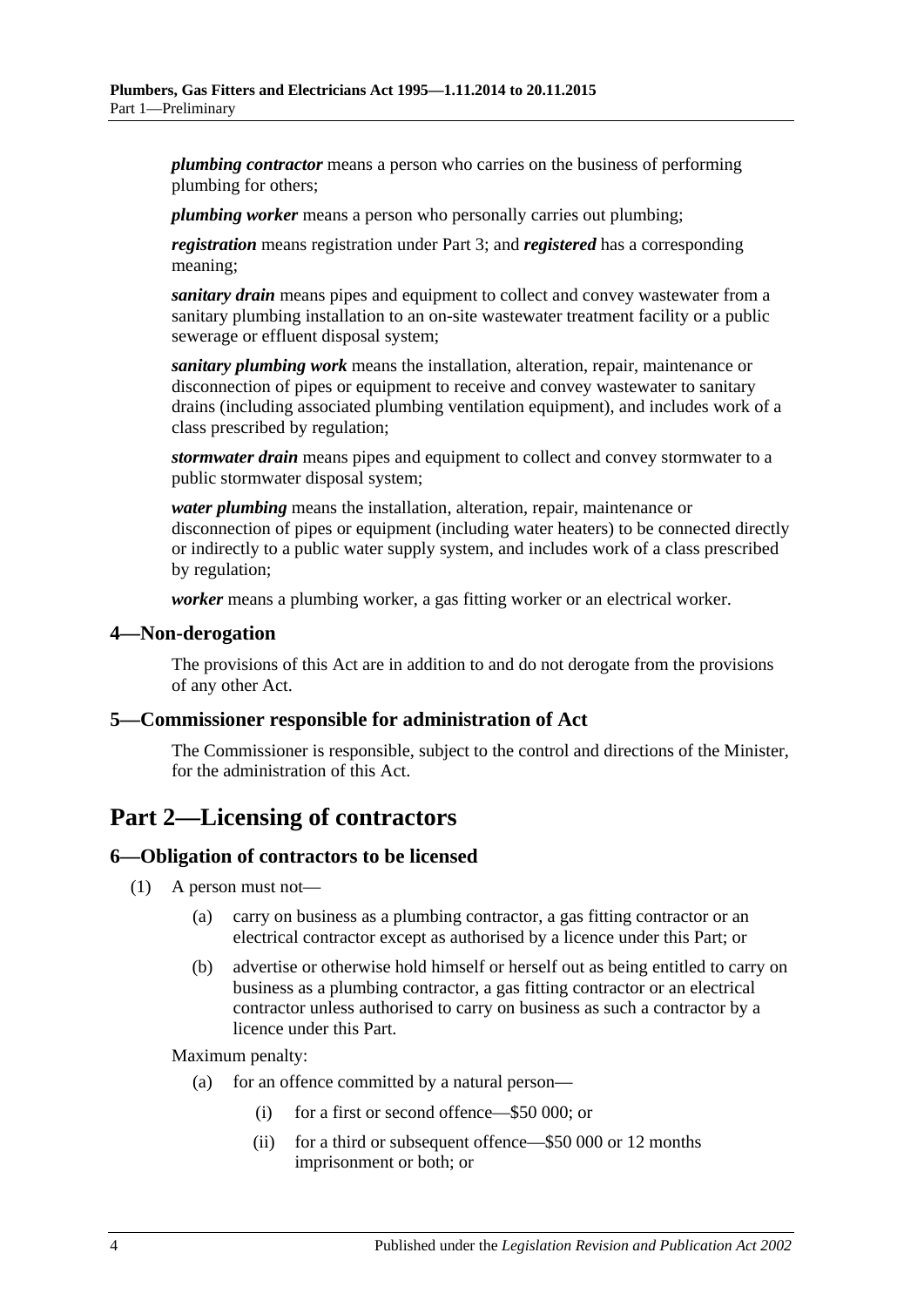- (b) for an offence committed by a body corporate—\$250 000.
- (2) A person required by this Act to be licensed as a contractor is not entitled to any fee or other consideration in respect of work performed as a contractor unless—
	- (a) the person was authorised to perform the work under a licence; or
	- (b) a court hearing proceedings for recovery of the fee or other consideration is satisfied that the person's failure to be so authorised resulted from inadvertence only.

#### <span id="page-4-0"></span>**7—Classes of licences**

- (1) There are the following classes of licences for the purposes of this Act:
	- (a) plumbing contractors licence—a licence authorising a person to carry on business as a plumbing contractor;
	- (b) gas fitting contractors licence—a licence authorising a person to carry on business as a gas fitting contractor;
	- (c) electrical contractors licence—a licence authorising a person to carry on business as an electrical contractor;
	- (d) restricted licence—
		- (i) a plumbing contractors licence subject to conditions limiting the work that may be performed under the authority of the licence—
			- (A) to water plumbing work;
			- (B) to sanitary plumbing work;
			- (C) to draining work;
			- (D) in any other way;
		- (ii) a gas fitting contractors licence subject to conditions limiting (in any way) the work that may be performed under the authority of the licence;
		- (iii) an electrical contractors licence subject to conditions limiting (in any way) the work that may be performed under the authority of the licence.
- (2) Conditions limiting the work that may be performed under the authority of a licence—
	- (a) may be imposed by the Commissioner on the grant of the licence; and
	- (b) may be varied or revoked by the Commissioner at any time on application by the licensee.

#### <span id="page-4-1"></span>**8—Application for licence**

- (1) An application for a licence must—
	- (a) be made to the Commissioner in the manner and form approved by the Commissioner; and
	- (b) be accompanied by the fee fixed by regulation.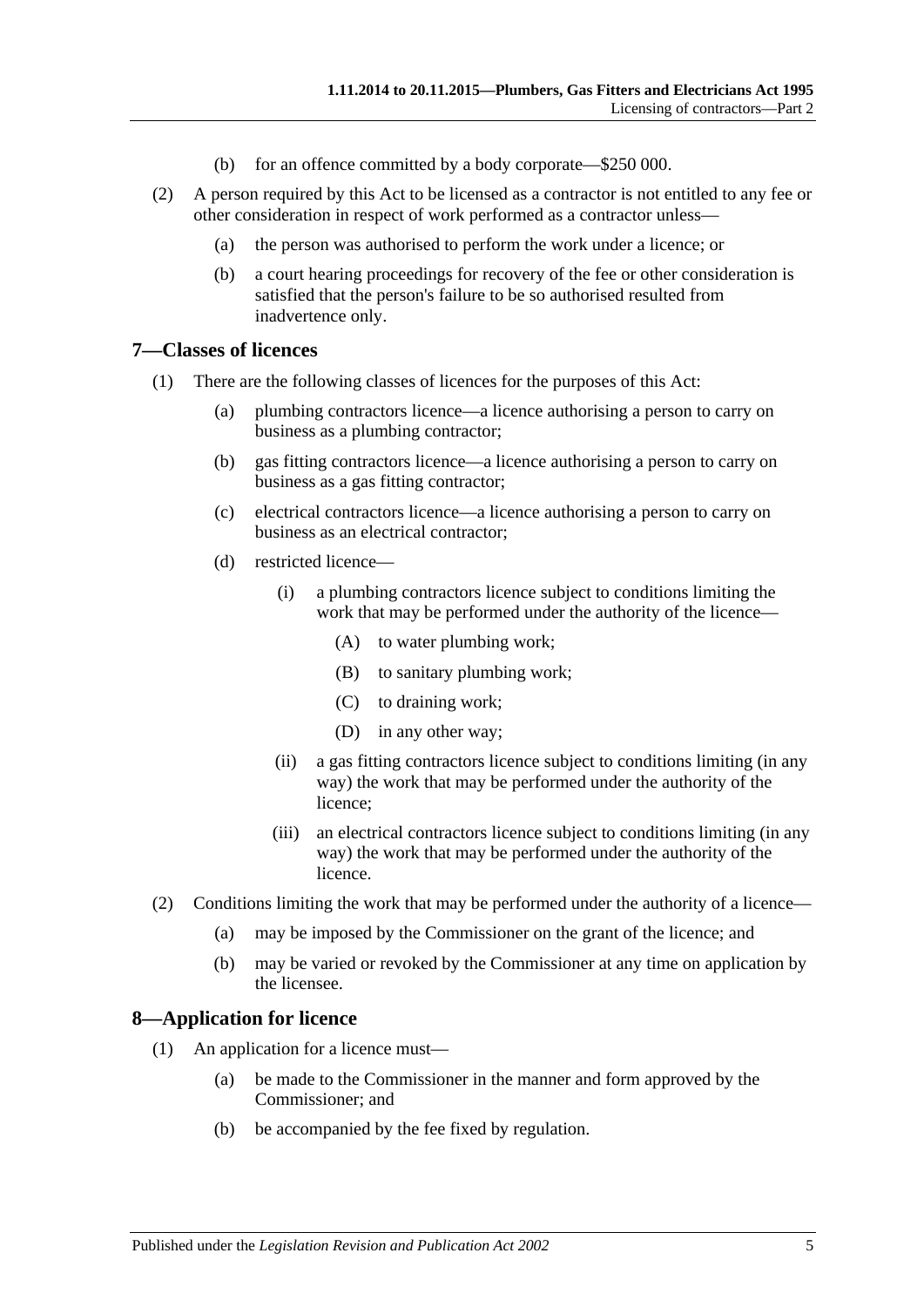- (2) An applicant for a licence must provide the Commissioner with such evidence as the Commissioner thinks appropriate as to the identity, age and address of the applicant and any other information required by the Commissioner for the purposes of determining the application.
- (3) A licence granted to a natural person will include a photograph of the holder of the licence; consequently, an applicant for a licence who is a natural person may be required by the Commissioner—
	- (a) to attend at a specified place for the purpose of having the applicant's photograph taken; or
	- (b) to supply the Commissioner with one or more photographs of the applicant as specified by the Commissioner.
- (4) If an applicant for a licence has previously failed to pay a fee or penalty that became payable under this Act, the Commissioner may require the applicant to pay the whole or a specified part of the fee or penalty.
- <span id="page-5-1"></span>(5) The Commissioner may, by notice in writing, require an applicant for a licence, within a time fixed by the notice (which may not be less than 28 days after service of the notice), to comply with any requirement under this section to the Commissioner's satisfaction.
- (6) If the applicant fails to comply with the notice under [subsection](#page-5-1) (5), the Commissioner may, without further notice, refuse the application but keep the fee that accompanied the application.

#### <span id="page-5-0"></span>**9—Entitlement to be licensed**

- <span id="page-5-2"></span>(1) A natural person is entitled to be granted a licence if the person—
	- $(a)$  has
		- (i) the qualifications and experience required by regulation for the kind of work authorised by the licence; or
		- (ii) subject to the regulations, qualifications and experience that the Commissioner considers appropriate having regard to the kind of work authorised by the licence; and
	- (b) is not suspended or disqualified from practising or carrying on an occupation, trade or business under a law of this State, the Commonwealth, another State or a Territory of the Commonwealth; and
	- (c) subject to [subsection](#page-6-0) (1a)—
		- (i) is not an insolvent under administration within the meaning of the *Corporations Act 2001* of the Commonwealth; and
		- (ii) has not, during the period of 5 years preceding the application for the licence, been a director of a body corporate wound up for the benefit of creditors—
			- (A) when the body corporate was being so wound up; or
			- (B) within the period of 6 months preceding the commencement of the winding up; and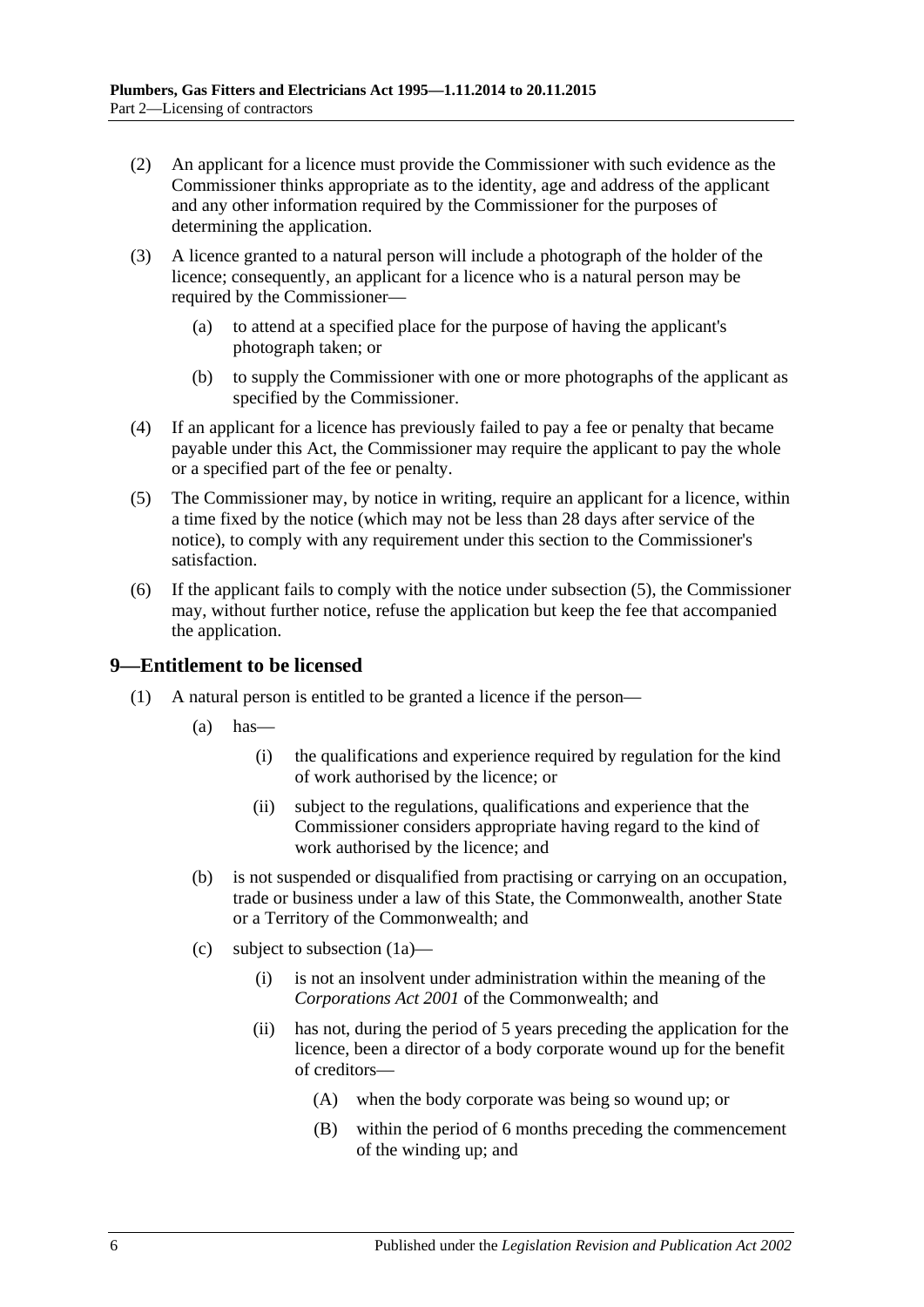- (e) has sufficient business knowledge and experience and financial resources for the purpose of properly carrying on the business authorised by the licence; and
- (f) is a fit and proper person to be the holder of a licence.
- <span id="page-6-0"></span>(1a) Subject to the regulations, a natural person referred to in [subsection](#page-5-2)  $(1)(c)$  may be granted a licence subject to conditions limiting the work that may be performed under the authority of the licence to work as a subcontractor.
- (2) A body corporate is entitled to be granted a licence if—
	- (a) the body corporate—
		- (i) is not suspended or disqualified from practising or carrying on an occupation, trade or business under a law of this State, the Commonwealth, another State or a Territory of the Commonwealth; and
		- (ii) is not being wound up and is not under official management or in receivership; and
	- (b) no director of the body corporate—
		- (i) is suspended or disqualified from practising or carrying on an occupation, trade or business under a law of this State, the Commonwealth, another State or a Territory of the Commonwealth; or
		- (ii) has, during the period of five years preceding the application for the licence, been a director of a body corporate wound up for the benefit of creditors—
			- (A) when the body corporate was being so wound up; or
			- (B) within the period of six months preceding the commencement of the winding up; and
	- (c) the directors of the body corporate together have sufficient business knowledge and experience for the purpose of properly directing the business authorised by the licence; and
	- (d) the body corporate has sufficient financial resources for the purpose of properly carrying on the business authorised by the licence; and
	- (e) each director of the body corporate is a fit and proper person to be the director of a body corporate that is the holder of a licence.
- (3) Where, on an application for a licence, the Commissioner—
	- (a) is not satisfied that the applicant meets requirements as to qualifications, business knowledge, experience or financial resources; but
	- (b) is satisfied that the applicant proposes to carry on business as a contractor in partnership with a person who does meet those requirements,

the Commissioner may, subject to the other provisions of this section, grant a licence to the applicant subject to the condition that the applicant not carry on business under the licence except in partnership with that person or some other person approved by the Commissioner.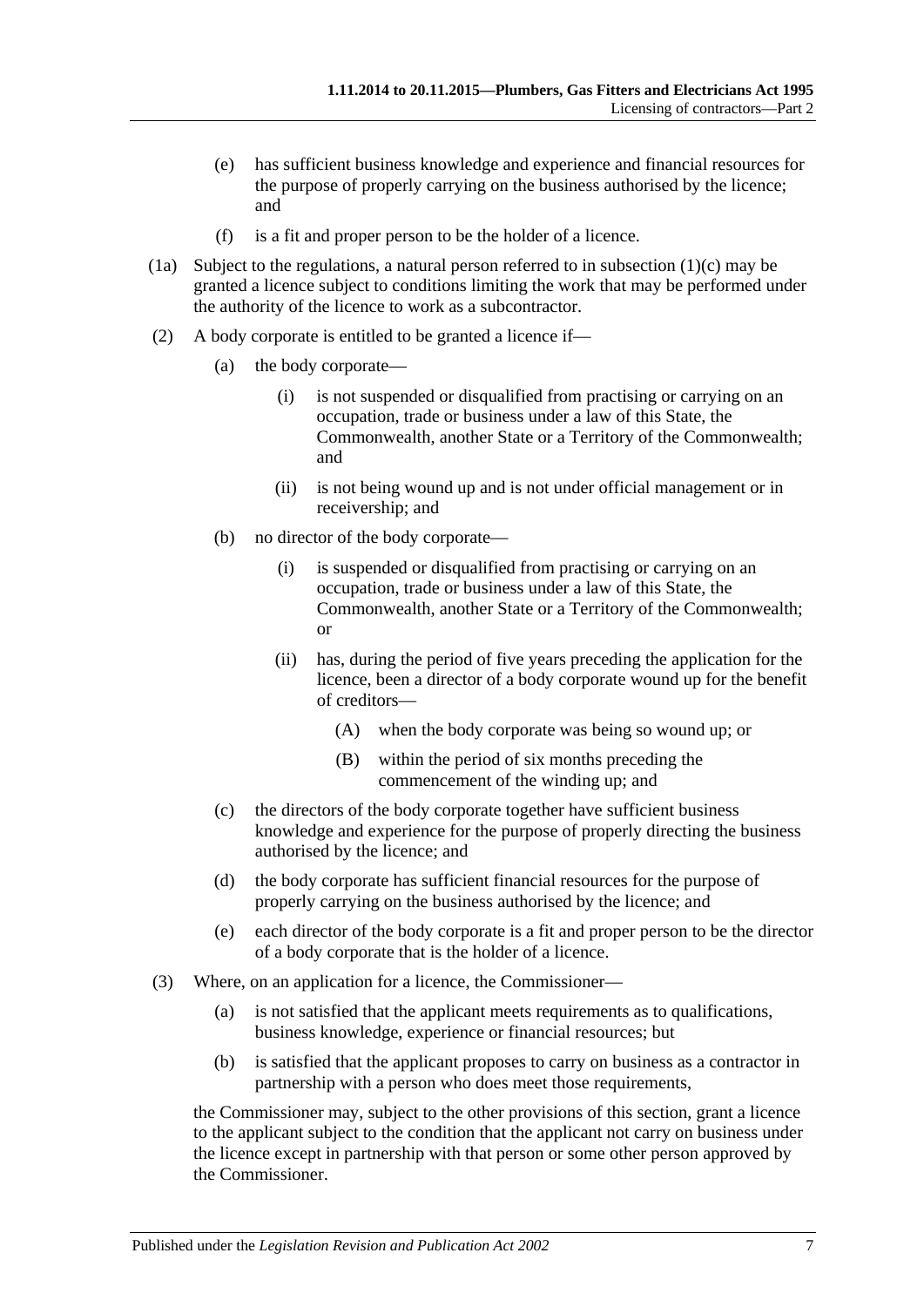### <span id="page-7-0"></span>**10—Appeals**

- (1) An applicant for a licence may appeal to the Court against a decision of the Commissioner refusing the application.
- (2) Subject to [subsection](#page-7-3) (4), an appeal must be instituted within one month of the making of the decision appealed against.
- (3) The Commissioner must, if so required by the applicant, state in writing the reasons for the Commissioner's decision to refuse the application.
- <span id="page-7-3"></span>(4) If the reasons of the Commissioner are not given in writing at the time of making the decision and the applicant (within one month of the making of the decision) requires the Commissioner to state the reasons in writing, the time for instituting an appeal runs from the time at which the applicant receives the written statement of those reasons.

#### <span id="page-7-1"></span>**10A—Power of Commissioner to require photograph and information**

The Commissioner may, by notice in writing, require a licensed contractor, within a time fixed by the notice (which may not be less than 28 days after service of the notice)—

- (a) at least once in every 10 years—
	- (i) to attend at a specified place for the purpose of having the contractor's photograph taken; or
	- (ii) to supply the Commissioner with one or more photographs of the contractor as specified by the Commissioner; and
- (b) not more than once in each year—to provide the Commissioner with such evidence as the Commissioner thinks appropriate as to the identity, age and address of the contractor and information about any other specified matters.

#### <span id="page-7-2"></span>**11—Duration of licence and periodic fee and return etc**

- (1) A licence remains in force (except for any period for which it is suspended) until—
	- (a) the licence is surrendered or cancelled; or
	- (b) the licensed contractor dies or, in the case of a licensed body corporate, is dissolved.
- <span id="page-7-4"></span>(2) A licensed contractor must, at intervals fixed by regulation—
	- (a) pay to the Commissioner the fee fixed by regulation; and
	- (b) lodge with the Commissioner a return in the manner and form required by the Commissioner.
- (3) If a licensed contractor fails to pay the fee or lodge the return in accordance with [subsection](#page-7-4) (2), or to comply with a notice under [section](#page-7-1) 10A, the Commissioner may, by notice in writing, require the contractor to make good the default and, in addition, to pay to the Commissioner the amount fixed by regulation as a penalty for default.
- (4) If the licensed contractor fails to comply with the notice within 28 days after service of the notice, the contractor's licence is cancelled.
- (5) The Commissioner must notify the contractor in writing of the cancellation of the contractor's licence.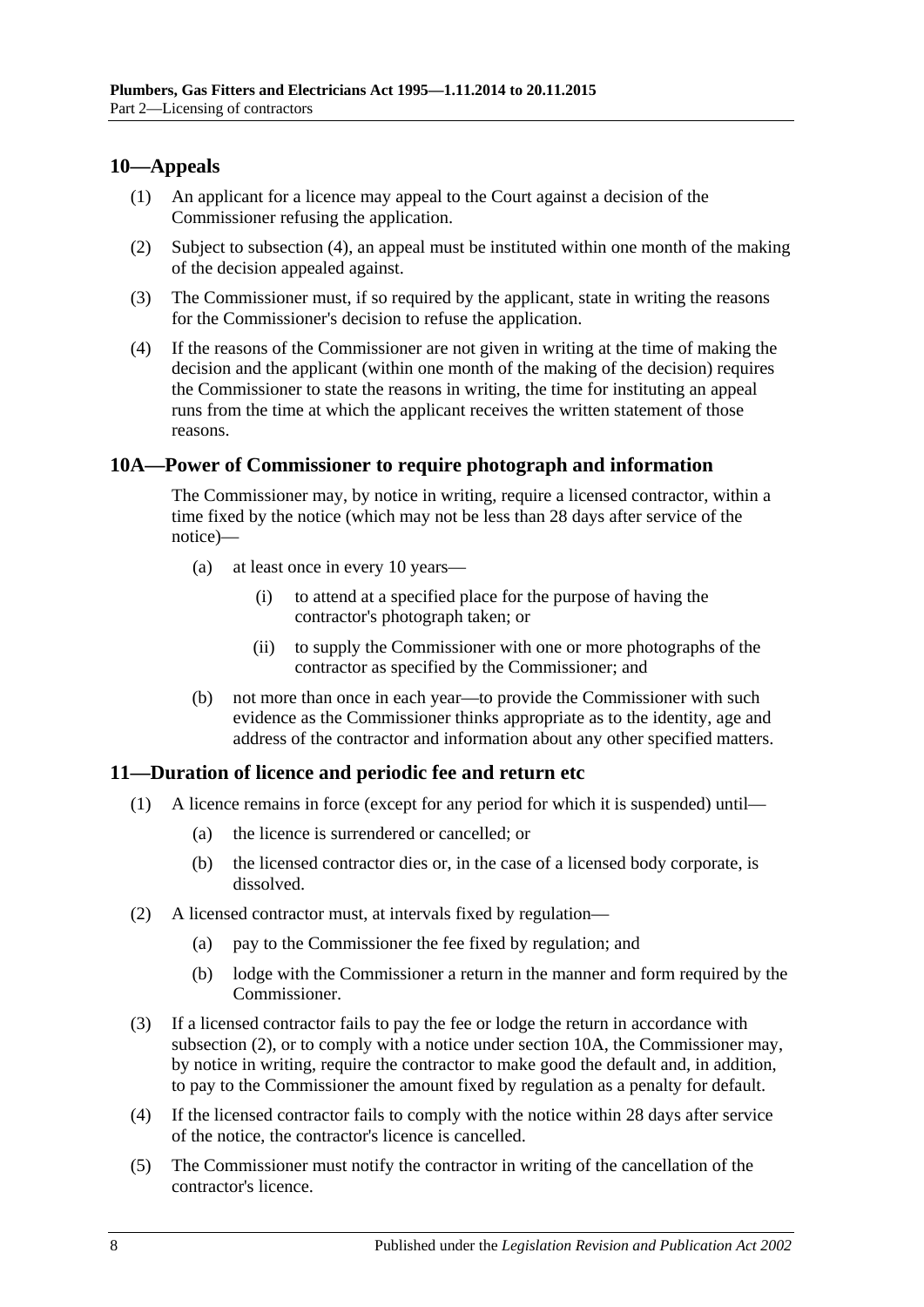- (6) A licensed contractor may surrender the licence.
- (7) In this section—

*licensed contractor* includes a licensed contractor whose licence has been suspended.

#### <span id="page-8-0"></span>**12—Licensed contractor's work to be carried out by registered worker**

A licensed contractor must ensure that plumbing, gas fitting or electrical work performed in the course of the contractor's business is personally carried out by a registered worker authorised to carry out such work. Maximum penalty: \$20 000.

# <span id="page-8-1"></span>**Part 3—Registration of workers**

#### <span id="page-8-2"></span>**13—Obligation of workers to be registered**

A person must not—

- (a) act as a plumbing worker, a gas fitting worker or an electrical worker except as authorised by registration under this Part; or
- (b) advertise or otherwise hold himself or herself out as being legally entitled, or qualified or competent, to carry out personally plumbing, gas fitting or electrical work unless authorised to carry out that work by registration under this Part.

Maximum penalty:

- (a) for a first or second offence—\$20 000; or
- (b) for a third or subsequent offence—\$20 000 or 12 months imprisonment or both.

#### <span id="page-8-3"></span>**14—Classes of registration**

- (1) There are the following classes of registration for the purposes of this Act:
	- (a) plumbing workers registration—registration authorising a person to act as a plumbing worker;
	- (b) gas fitting workers registration—registration authorising a person to act as a gas fitting worker;
	- (c) electrical workers registration—registration authorising a person to act as an electrical worker;
	- (d) restricted registration—
		- (i) registration as a plumbing worker subject to conditions limiting the work that may be carried out under the authority of the registration—
			- (A) to water plumbing work;
			- (B) to sanitary plumbing work;
			- (C) to draining work;
			- (D) in any other way;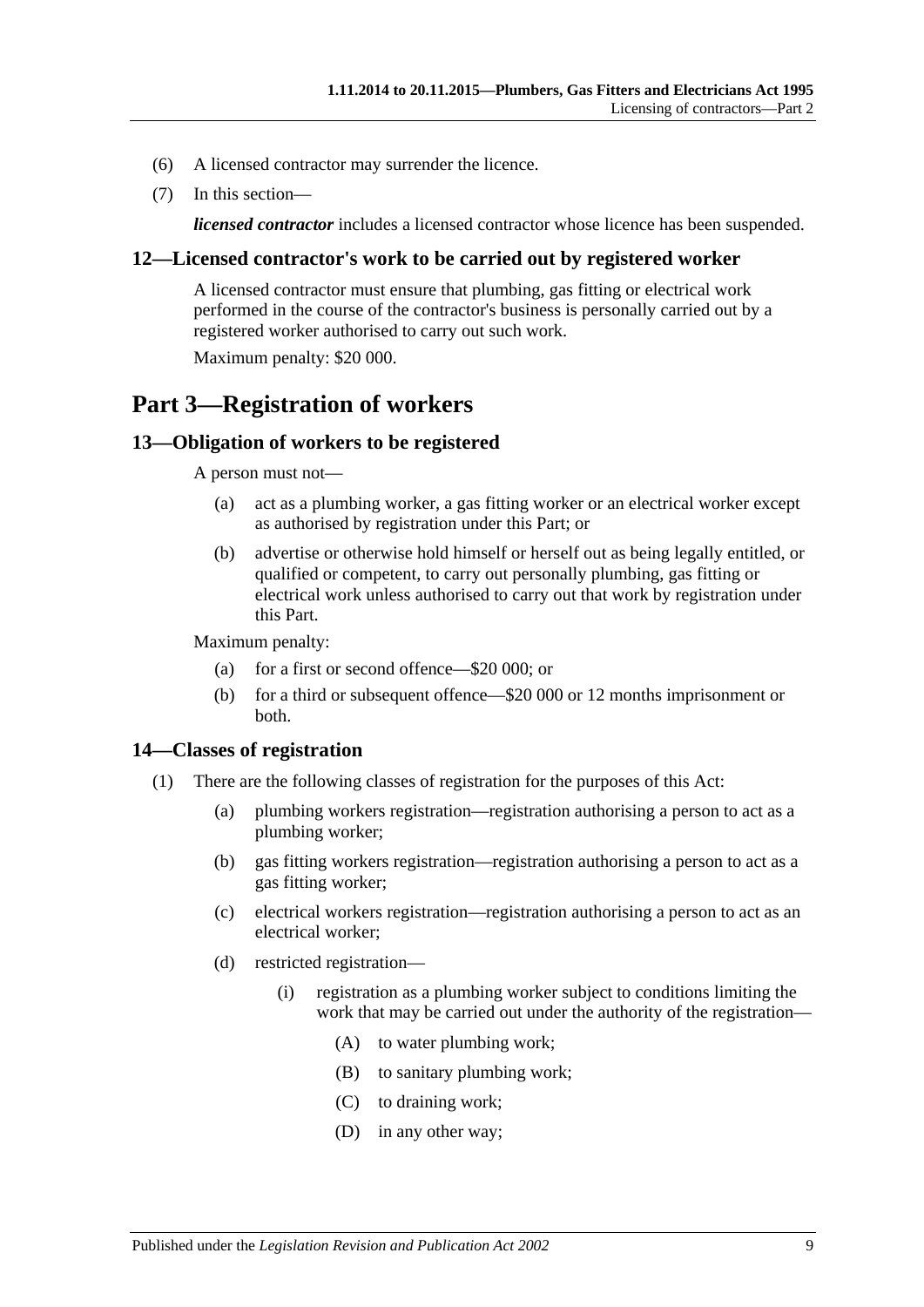- (ii) registration as a gas fitting worker subject to conditions limiting (in any way) the work that may be carried out under the authority of the registration;
- (iii) registration as an electrical worker subject to conditions limiting (in any way) the work that may be carried out under the authority of the registration.
- (2) Conditions limiting the work that may be carried out under the authority of registration—
	- (a) may be imposed by the Commissioner on the grant of the registration; and
	- (b) may be varied or revoked by the Commissioner at any time on application by the registered worker.

### <span id="page-9-0"></span>**15—Application for registration**

- (1) An application for registration must—
	- (a) be made to the Commissioner in the manner and form approved by the Commissioner; and
	- (b) be accompanied by the fee fixed by regulation.
- (2) An applicant for registration must provide the Commissioner with such evidence as the Commissioner thinks appropriate as to the identity, age and address of the applicant and any other information required by the Commissioner for the purposes of determining the application.
- (3) A certificate of registration will include a photograph of the registered worker; consequently, an applicant for registration may be required by the Commissioner—
	- (a) to attend at a specified place for the purpose of having the applicant's photograph taken; or
	- (b) to supply the Commissioner with one or more photographs of the applicant as specified by the Commissioner.
- (4) If an applicant for registration has previously failed to pay a fee or penalty that became payable under this Act, the Commissioner may require the applicant to pay the whole or a specified part of the fee or penalty.
- <span id="page-9-2"></span>(5) The Commissioner may, by notice in writing, require an applicant for registration, within a time fixed by the notice (which may not be less than 28 days after service of the notice), to comply with any requirement under this section to the Commissioner's satisfaction.
- (6) If the applicant fails to comply with the notice under [subsection](#page-9-2) (5), the Commissioner may, without further notice, refuse the application but keep the fee that accompanied the application.

#### <span id="page-9-1"></span>**16—Entitlement to be registered**

A natural person is entitled to be registered if the person—

- $(a)$  has
	- (i) the qualifications and experience required by regulation for the kind of work authorised by the registration; or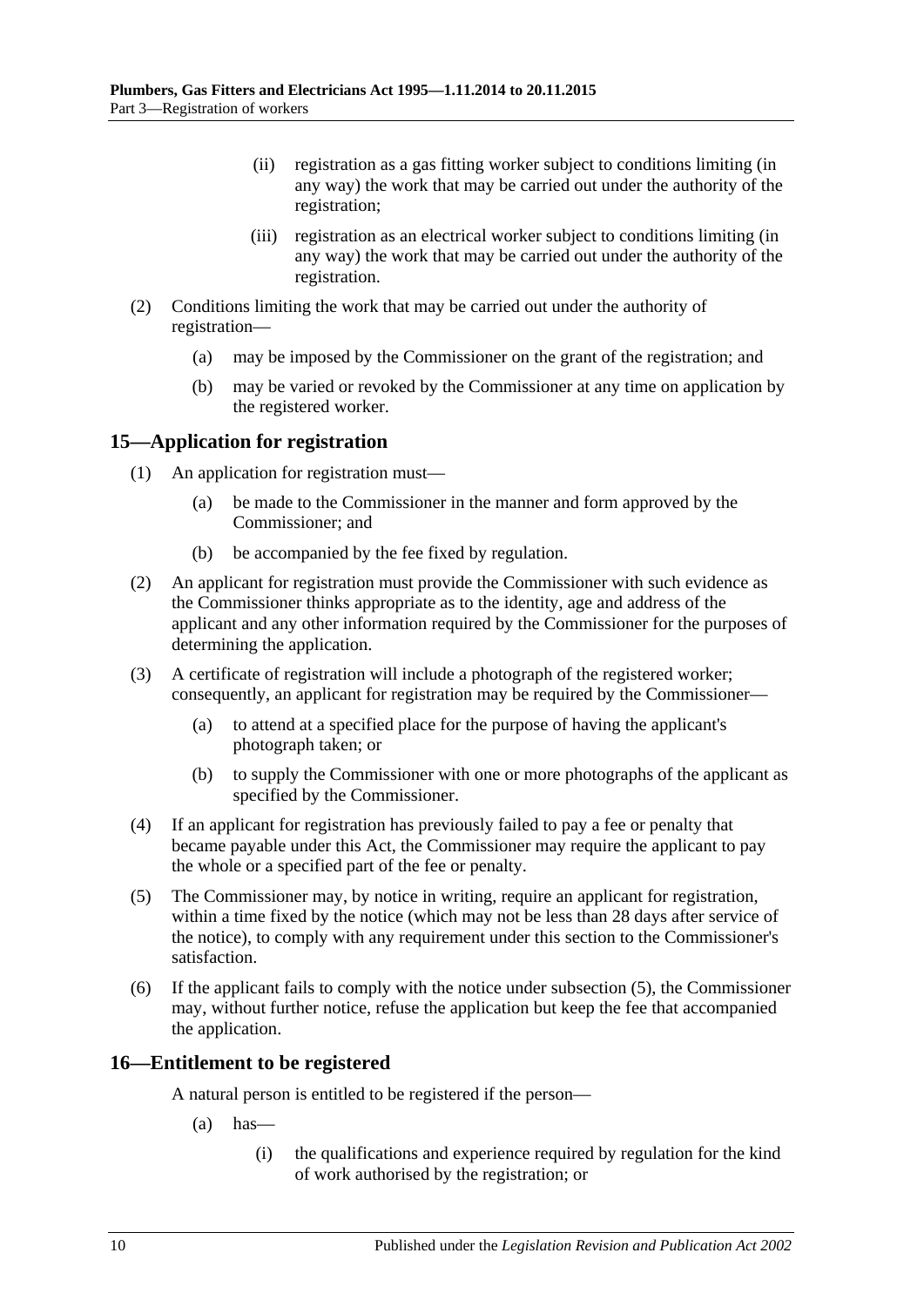- (ii) subject to the regulations, qualifications and experience that the Commissioner considers appropriate having regard to the kind of work authorised by the registration; and
- (b) is a fit and proper person to be registered.

### <span id="page-10-0"></span>**17—Appeals**

- (1) An applicant for registration may appeal to the Court against a decision of the Commissioner refusing the application.
- (2) Subject to [subsection](#page-10-3) (4), an appeal must be instituted within one month of the making of the decision appealed against.
- (3) The Commissioner must, if so required by the applicant, state in writing the reasons for the Commissioner's decision to refuse the application.
- <span id="page-10-3"></span>(4) If the reasons of the Commissioner are not given in writing at the time of making the decision and the applicant (within one month of the making of the decision) requires the Commissioner to state the reasons in writing, the time for instituting an appeal runs from the time at which the applicant receives the written statement of those reasons.

### <span id="page-10-1"></span>**17A—Power of Commissioner to require photograph and information**

The Commissioner may, by notice in writing, require a registered worker, within a time fixed by the notice (which may not be less than 28 days after service of the notice)—

- (a) at least once in every 10 years—
	- (i) to attend at a specified place for the purpose of having the worker's photograph taken; or
	- (ii) to supply the Commissioner with one or more photographs of the worker as specified by the Commissioner; and
- (b) not more than once in each year—to provide the Commissioner with such evidence as the Commissioner thinks appropriate as to the identity, age and address of the worker and information about any other specified matters.

#### <span id="page-10-2"></span>**18—Duration of registration and periodic fee and return etc**

- (1) Registration remains in force (except for any period for which it is suspended) until—
	- (a) the registration is surrendered or cancelled; or
	- (b) the registered worker dies.
- <span id="page-10-4"></span>(2) A registered worker must, at intervals fixed by regulation—
	- (a) pay to the Commissioner the fee fixed by regulation; and
	- (b) lodge with the Commissioner a return in the manner and form required by the Commissioner.
- (3) If a registered worker fails to pay the fee or lodge the return in accordance with [subsection](#page-10-4) (2), or to comply with a notice under [section](#page-10-1) 17A, the Commissioner may, by notice in writing, require the worker to make good the default and, in addition, to pay to the Commissioner the amount fixed by regulation as a penalty for default.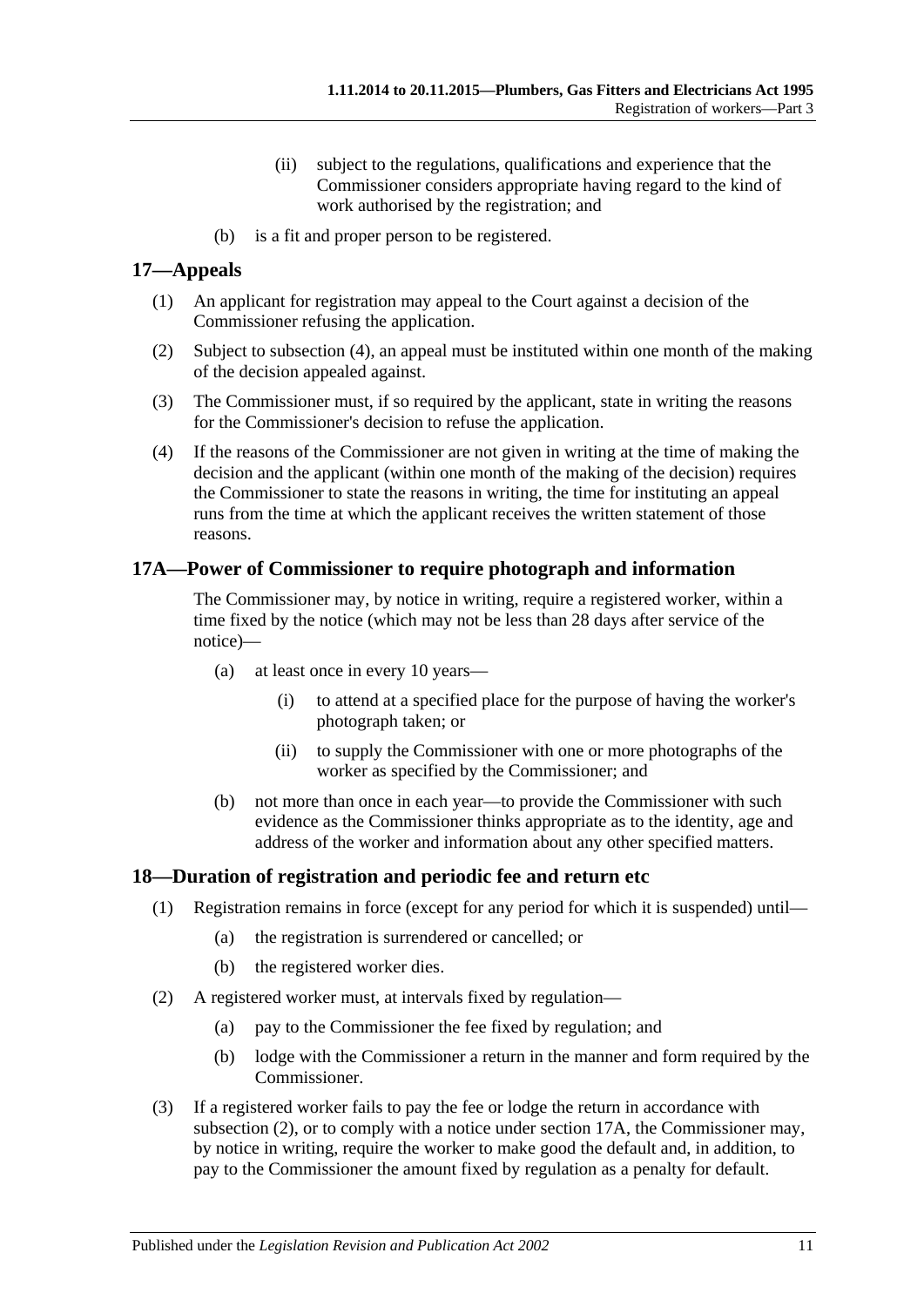- (4) If the registered worker fails to comply with the notice within 28 days after service of the notice, his or her registration is cancelled.
- (5) The Commissioner must notify the worker in writing of the cancellation of his or her registration.
- (6) A registered worker may surrender his or her registration.
- (7) In this section—

*registered worker* includes a registered worker whose registration has been suspended.

# <span id="page-11-0"></span>**Part 3A—Suspension or variation of licence or registration in urgent circumstances**

#### <span id="page-11-1"></span>**18A—Commissioner may suspend or impose conditions on licence or registration in urgent circumstances**

- (1) If the Commissioner is of the opinion that—
	- (a) there are reasonable grounds to believe that a licensed contractor or a registered worker has engaged or is engaging in conduct that constitutes grounds for disciplinary action under Part 4; and
	- (b) it is likely that the contractor or worker will continue to engage in that conduct; and
	- (c) there is a danger that a person or persons may suffer significant harm, or significant loss or damage, as a result of the conduct unless action is taken urgently,

the Commissioner may, by notice served on the contractor or worker—

- (d) suspend the licence or registration for a specified period (not exceeding 6 months) or until the fulfilment of stipulated conditions; or
- (e) impose conditions on the licence or registration.
- (2) If the Commissioner (on his or her own motion or on an application under section 7 or 14) is satisfied that the facts and circumstances that gave rise to the imposition of conditions on a licence or registration under this section have so altered that the imposition of the conditions is no longer necessary, the Commissioner must, by further notice specifying the date of termination, terminate the imposition of the conditions.
- (3) If, during the suspension of a licence or registration under this section, the Commissioner is satisfied that the facts and circumstances that gave rise to the suspension have so altered that the suspension should be terminated, the Commissioner must, by further notice specifying the date of termination, terminate the suspension without delay and restore the licence or registration to the person (either in the form in which it existed prior to the suspension or subject to new conditions).
- (4) A person whose licence or registration is suspended or made subject to conditions under this section may appeal to the Court against the decision of the Commissioner to suspend the licence or registration or to impose the conditions.
- (5) Subject to [subsection](#page-12-2) (7), an appeal must be instituted within 1 month of the making of the decision appealed against.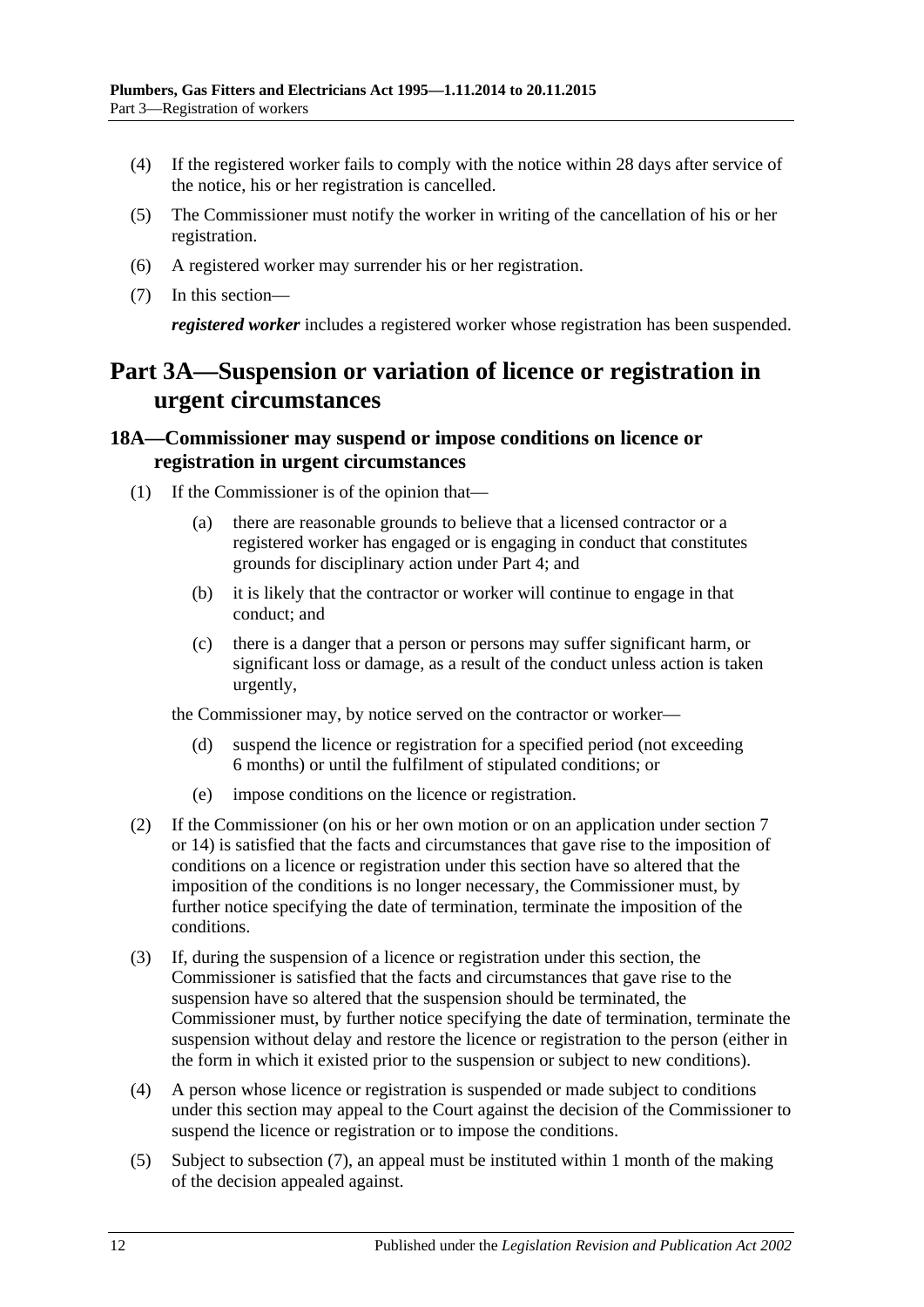- (6) The Commissioner must, if so required by the appellant, state in writing the reasons for the Commissioner's decision.
- <span id="page-12-2"></span>(7) If the reasons of the Commissioner are not given in writing at the time of making the decision and the appellant (within 1 month of the making of the decision) requires the Commissioner to state the reasons in writing, the time for instituting an appeal runs from the time at which the appellant receives the written statement of those reasons.
- (8) The Court must hear and determine an appeal under this section as expeditiously as possible.
- (9) This section applies in relation to conduct occurring before or after the commencement of this section.

# <span id="page-12-0"></span>**Part 3B—Cancellation, suspension or variation of licence or registration**

### <span id="page-12-1"></span>**18B—Commissioner may cancel, suspend or impose conditions on licence or registration**

- (1) If the Commissioner is satisfied that events have occurred such that—
	- (a) a licensed contractor would not be entitled to be so licensed if the person were to apply for the licence; or
	- (b) a registered worker would not be entitled to be so registered if the person were to apply for registration,

the Commissioner may, by notice served on the person—

- (c) cancel the licence or registration; or
- (d) suspend the licence or registration for a specified period or until the fulfilment of stipulated conditions; or
- (e) impose conditions on the licence or registration.
- (2) If, during the suspension of a licence or registration under this section, the Commissioner is satisfied that the facts and circumstances that gave rise to the suspension have altered, the Commissioner may, by further notice specifying the date of termination, terminate the suspension and restore the licence or registration to the person (either in the form in which it existed prior to the suspension or subject to new conditions).
- (3) A person whose licence or registration is cancelled, suspended or made subject to conditions under this section may appeal to the Court against the decision of the Commissioner to cancel or suspend the licence or registration or to impose the conditions.
- (4) Subject to [subsection](#page-13-3) (6), an appeal must be instituted within 1 month of the making of the decision appealed against.
- (5) The Commissioner must, if so required by the appellant, state in writing the reasons for the Commissioner's decision.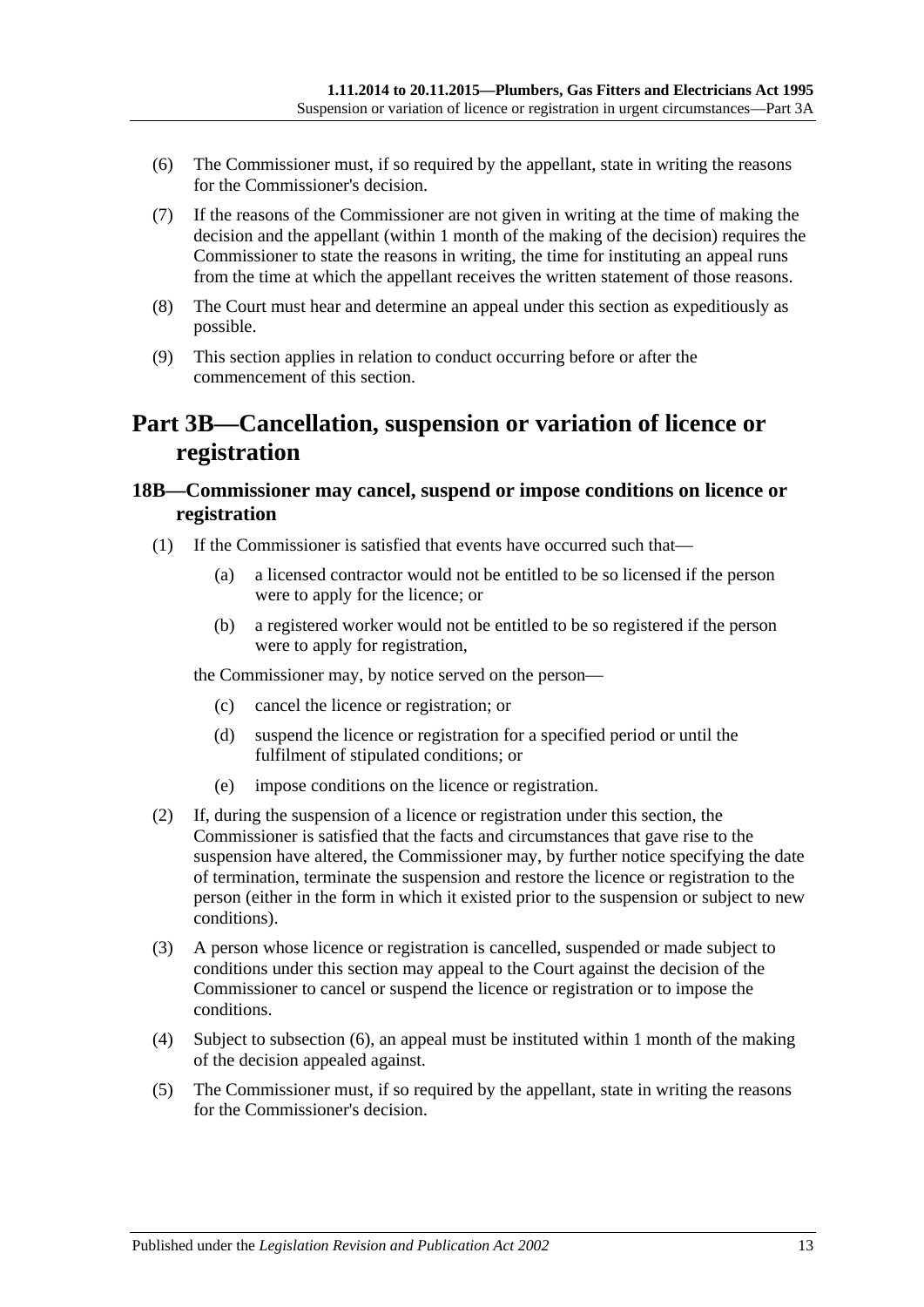- <span id="page-13-3"></span>(6) If the reasons of the Commissioner are not given in writing at the time of making the decision and the appellant (within 1 month of the making of the decision) requires the Commissioner to state the reasons in writing, the time for instituting an appeal runs from the time at which the appellant receives the written statement of those reasons.
- (7) The Court must hear and determine an appeal under this section as expeditiously as possible.
- (8) This section applies in relation to conduct occurring before or after the commencement of this section.

# <span id="page-13-0"></span>**Part 4—Discipline**

#### <span id="page-13-1"></span>**19—Interpretation of Part**

In this Part—

*contractor* includes—

- (a) a former contractor; and
- (b) a person licensed as a contractor, whether or not carrying on business as a contractor; and
- (c) a person formerly licensed as a contractor;

*director* of a body corporate includes a former director of a body corporate;

#### *worker* includes—

- (a) a former worker; and
- (b) a person registered as a worker whether or not acting as a worker; and
- (c) a person formerly registered as a worker.

#### <span id="page-13-2"></span>**20—Cause for disciplinary action**

- (1) There is proper cause for disciplinary action against a contractor if—
	- (a) licensing of the contractor was improperly obtained; or
	- (b) the contractor has acted contrary to an assurance accepted by the Commissioner under the *[Fair Trading Act](http://www.legislation.sa.gov.au/index.aspx?action=legref&type=act&legtitle=Fair%20Trading%20Act%201987) 1987*; or
	- (c) the contractor or another person has acted contrary to this Act or otherwise unlawfully, or improperly, negligently or unfairly, in the course of conducting, or being employed or otherwise engaged in, the business of the contractor; or
	- (d) events have occurred such that the contractor would not be entitled to be licensed as a contractor if the contractor were to apply for a licence.
- (2) There is proper cause for disciplinary action against a worker if—
	- (a) registration of the worker was improperly obtained; or
	- (b) the worker has acted unlawfully, improperly, negligently or unfairly in the course of acting as a worker.
- (3) Disciplinary action may be taken against each director of a body corporate that is a contractor if there is proper cause for disciplinary action against the body corporate.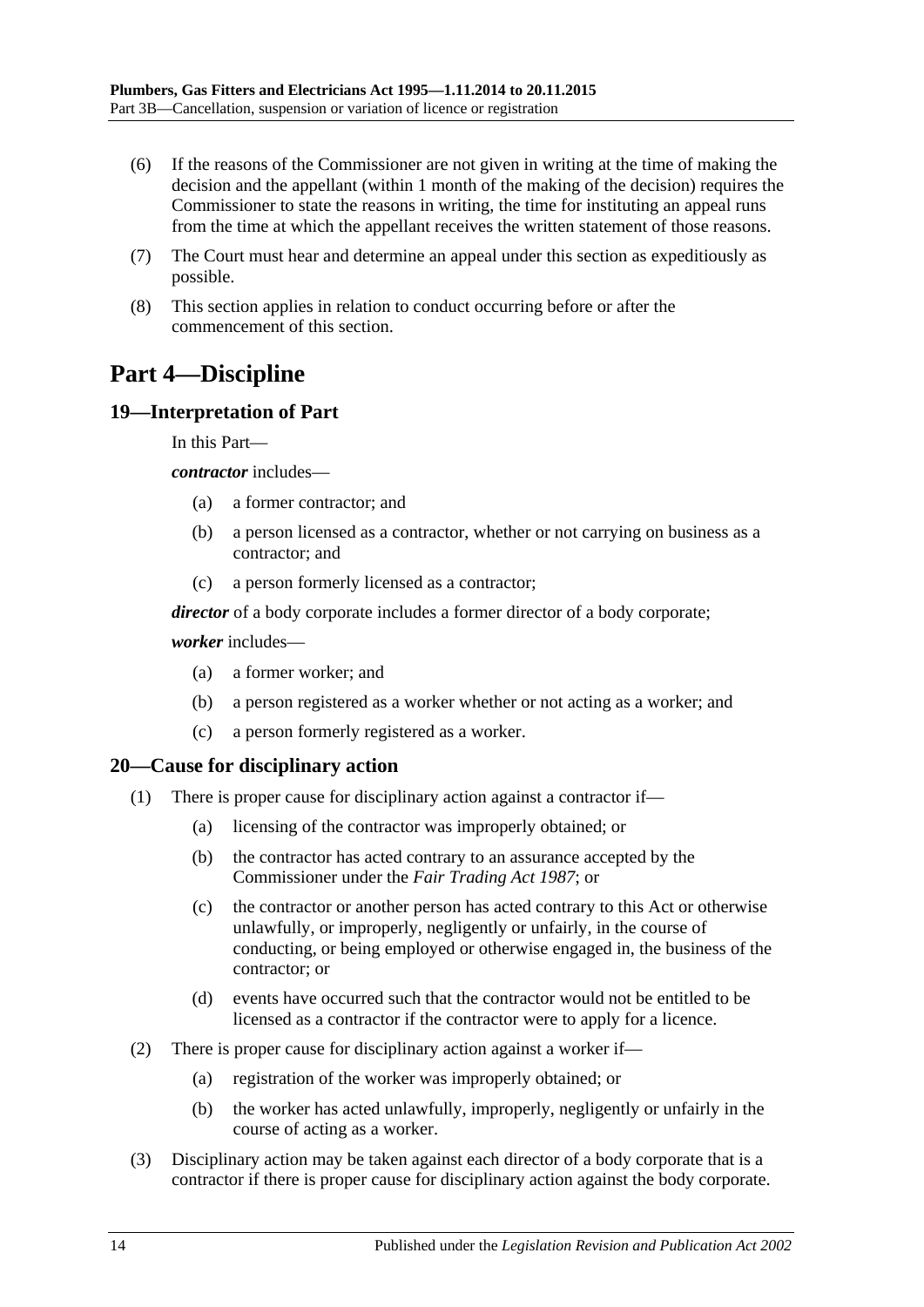- (4) Disciplinary action may not be taken against a person in relation to the act or default of another if that person could not reasonably be expected to have prevented the act or default.
- (5) This section applies in relation to conduct occurring before or after the commencement of this Act.

### <span id="page-14-0"></span>**21—Complaints**

The Commissioner or any other person may lodge with the Court a complaint setting out matters that are alleged to constitute grounds for disciplinary action under this Part.

### <span id="page-14-1"></span>**22—Hearing by Court**

- (1) On the lodging of a complaint, the Court may conduct a hearing for the purpose of determining whether the matters alleged in the complaint constitute grounds for disciplinary action under this Part.
- (2) Without limiting the usual powers of the Court, the Court may during the hearing—
	- (a) allow an adjournment to enable the Commissioner to investigate or further investigate matters to which the complaint relates; and
	- (b) allow the modification of the complaint or additional allegations to be included in the complaint subject to any conditions as to adjournment and notice to parties and other conditions that the Court may think fit to impose.

#### <span id="page-14-2"></span>**23—Participation of assessors in disciplinary proceedings**

In any proceedings under this Part, the Court will, if a Judge of the Court so determines, sit with assessors selected in accordance with [Schedule 1.](#page-20-1)

#### <span id="page-14-3"></span>**24—Disciplinary action**

- (1) On the hearing of a complaint, the Court may, if it is satisfied on the balance of probabilities that there is proper cause for taking disciplinary action against the person to whom the complaint relates, by an order or orders do one or more of the following:
	- (a) reprimand the person;
	- (b) impose a fine not exceeding \$20 000 on the person;
	- (c) in the case of a person who is licensed as a contractor or registered as a worker—
		- (i) impose conditions or further conditions on the licence or registration;
		- (ii) suspend the licence or registration for a specified period or until the fulfilment of stipulated conditions or until further order;
		- (iii) cancel the licence or registration;
	- (d) disqualify the person from being licensed or registered under this Act;
	- (e) prohibit the person from being employed or otherwise engaged in the business of a contractor;
	- (f) prohibit the person from being a director of a body corporate that is a contractor.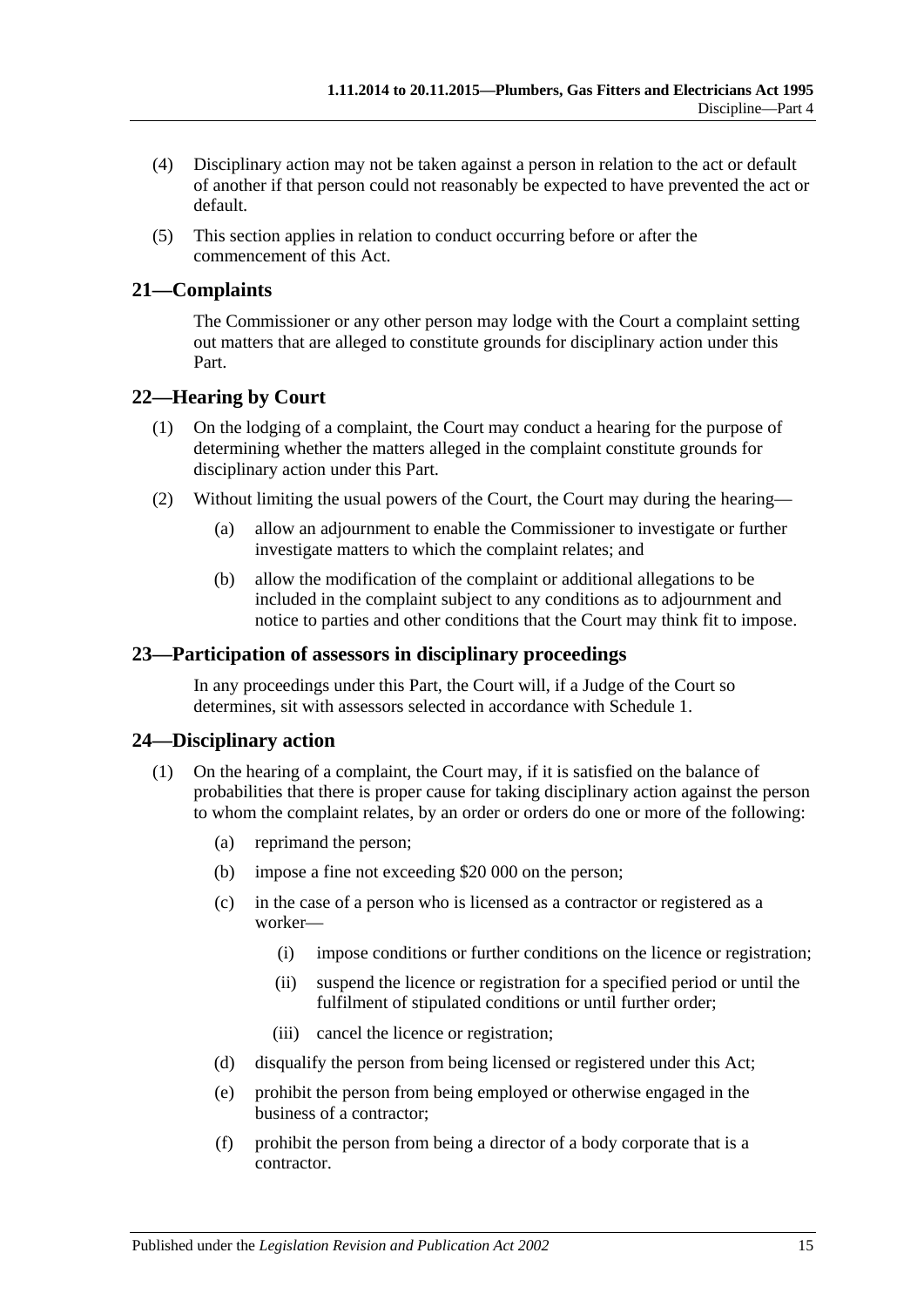- (2) The Court may—
	- (a) stipulate that a disqualification or prohibition is to apply—
		- (i) permanently; or
		- (ii) for a specified period; or
		- (iii) until the fulfilment of stipulated conditions; or
		- (iv) until further order; or
	- (b) stipulate that an order relating to a person is to have effect at a specified future time.

 $(3)$  If—

- (a) a person has been found guilty of an offence; and
- (b) the circumstances of the offence form, in whole or in part, the subject matter of the complaint,

the person is not liable to a fine under this section in respect of conduct giving rise to the offence.

#### <span id="page-15-0"></span>**25—Contravention of orders**

If a person—

- (a) is employed or otherwise engages in the business of a contractor; or
- (b) becomes a director of a body corporate that is a contractor,

in contravention of an order of the Court, that person and the contractor are each guilty of an offence.

Maximum penalty: \$35 000 or imprisonment for 6 months.

# <span id="page-15-1"></span>**Part 6—Miscellaneous**

#### <span id="page-15-2"></span>**27—Delegations**

- (1) The Commissioner may delegate any of the Commissioner's functions or powers under this Act—
	- (a) to a person employed in the Public Service; or
	- (b) to the person for the time being holding a specified position in the Public Service; or
	- (c) to any other person under an agreement under this Act between the Commissioner and an organisation representing the interests of persons affected by this Act.
- (2) The Minister may delegate any of the Minister's functions or powers under this Act (except the power to direct the Commissioner).
- (3) A delegation under this section—
	- (a) must be in writing; and
	- (b) may be conditional or unconditional; and
	- (c) is revocable at will; and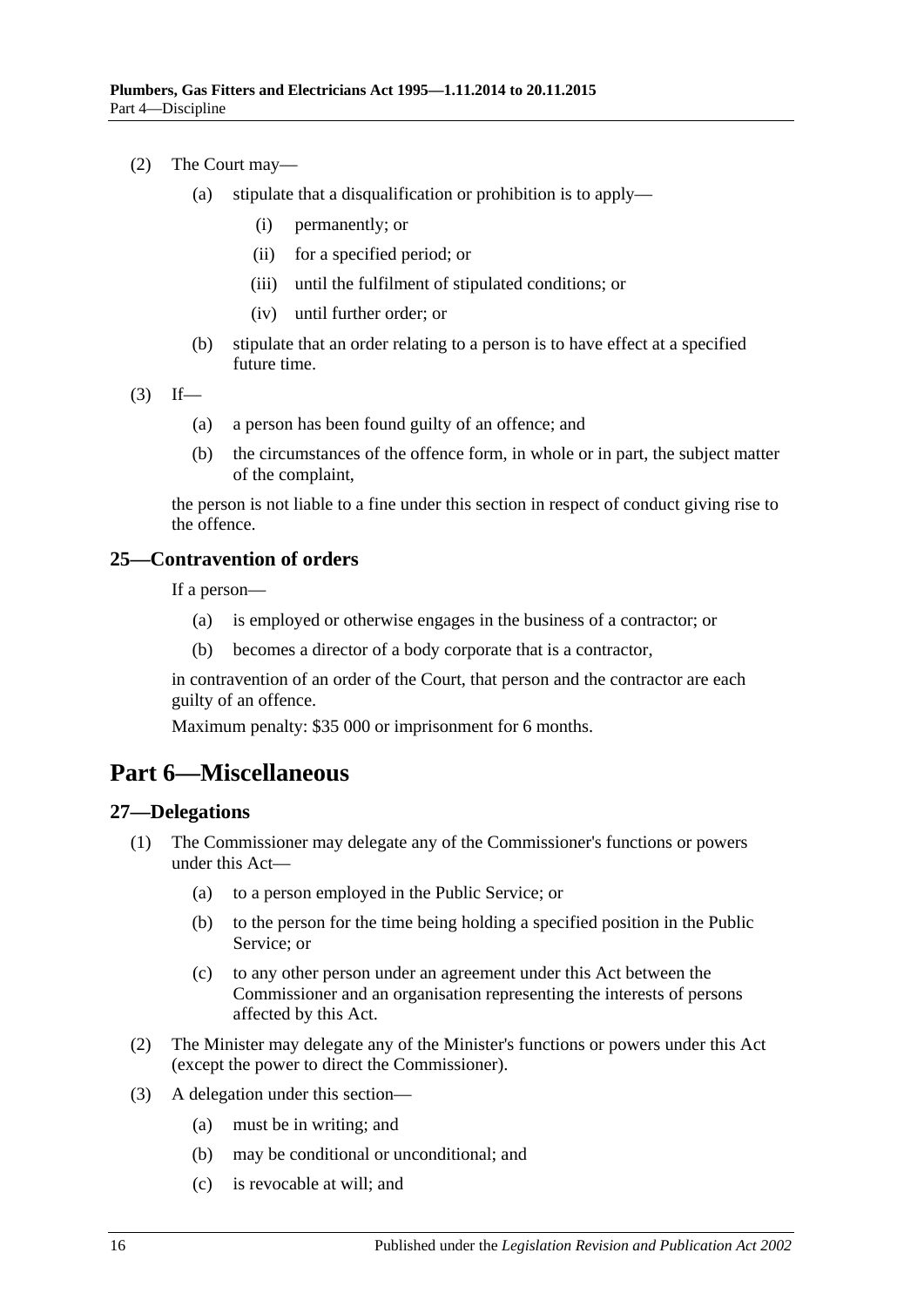(d) does not prevent the delegator from acting in any matter.

#### <span id="page-16-0"></span>**28—Agreement with professional organisation**

- (1) The Commissioner may, with the approval of the Minister, make an agreement with an organisation representing the interests of persons affected by this Act under which the organisation undertakes a specified role in the administration or enforcement of this Act.
- (2) The agreement—
	- (a) must be in writing and executed by the Commissioner and the organisation; and
	- (b) may contain delegations by the Commissioner of functions or powers under this Act or the *[Fair Trading Act](http://www.legislation.sa.gov.au/index.aspx?action=legref&type=act&legtitle=Fair%20Trading%20Act%201987) 1987*; and
	- (c) must set out any conditions governing the performance or exercise of functions or powers conferred on the organisation; and
	- (d) must make provision for the variation and termination of the agreement by the Commissioner with the approval of the Minister or the organisation.
- (3) The Commissioner may not delegate any of the following for the purposes of the agreement:
	- (a) functions or powers under [Part 2](#page-3-2) or [3;](#page-8-1)
	- (b) power to request the Commissioner of Police to investigate and report on matters under this Part;
	- (c) power to commence a prosecution for an offence against this Act.
- (4) A delegation by the Commissioner for the purposes of the agreement—
	- (a) has effect subject to the conditions specified in the agreement; and
	- (b) may be varied or revoked by the Commissioner in accordance with the terms of the agreement; and
	- (c) does not prevent the Commissioner from acting in any matter.
- (5) The Minister must, within six sitting days after the making of the agreement, cause a copy of the agreement to be laid before both Houses of Parliament.

#### <span id="page-16-1"></span>**29—Exemptions**

- (1) The Minister may, on application by a person, exempt the person from compliance with a specified provision of this Act.
- (2) An exemption is subject to the conditions (if any) imposed by the Minister.
- (3) The Minister may, at his or her discretion, vary or revoke an exemption.
- (4) The grant or a variation or revocation of an exemption must be notified in the Gazette.

#### <span id="page-16-2"></span>**30—Registers**

- (1) The Commissioner must keep—
	- (a) a register of persons licensed as contractors; and
	- (b) a register of persons registered as workers.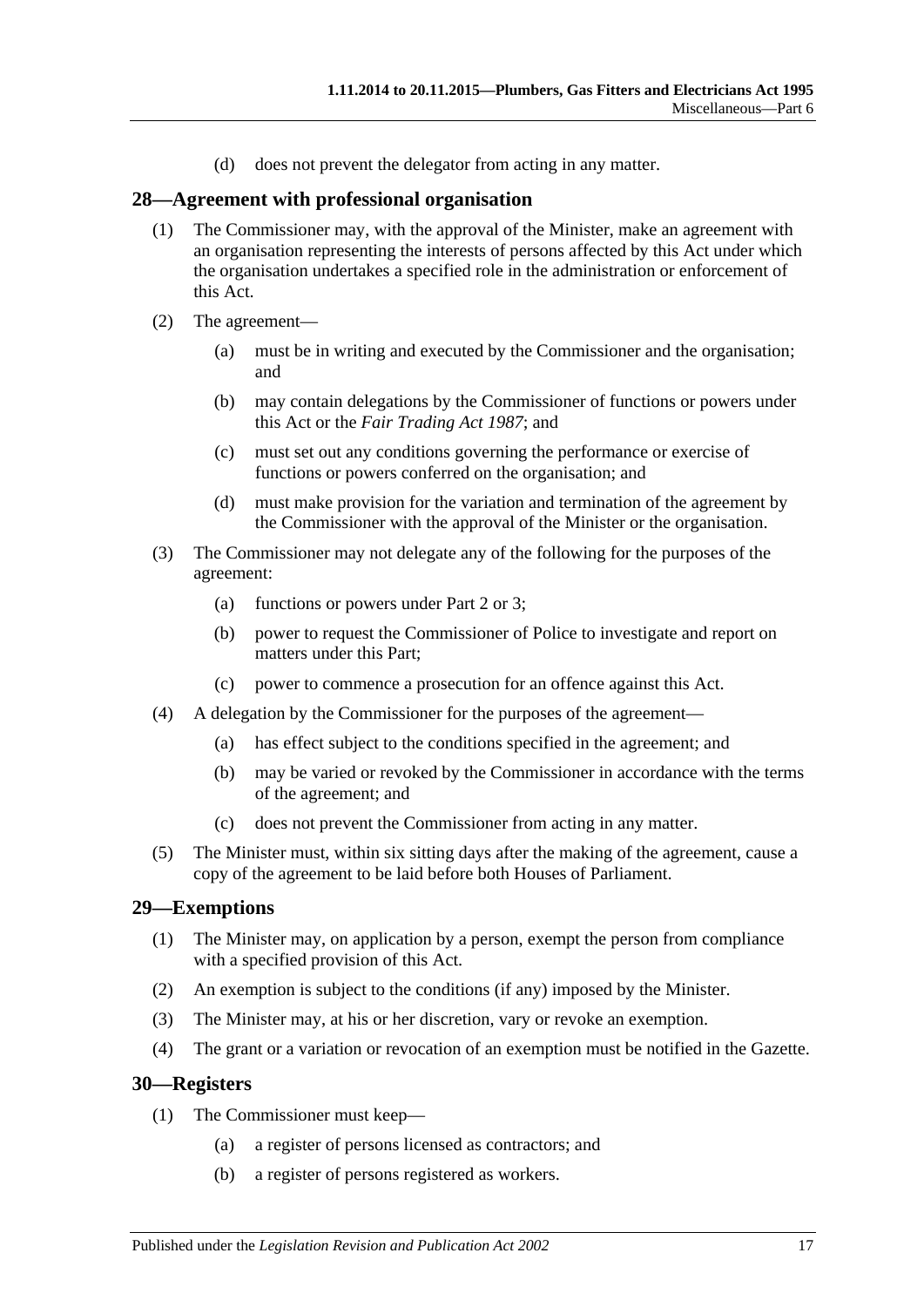- (2) The Commissioner must record on the register—
	- (a) disciplinary action taken against a person under this Act; and
	- (b) a note of any assurance accepted by the Commissioner under the *[Fair](http://www.legislation.sa.gov.au/index.aspx?action=legref&type=act&legtitle=Fair%20Trading%20Act%201987)  [Trading Act](http://www.legislation.sa.gov.au/index.aspx?action=legref&type=act&legtitle=Fair%20Trading%20Act%201987) 1987* in relation to a licensed contractor.
- (2a) If any of the following events occur in relation to a person who is licensed as a contractor, or is a director of a body corporate that is licensed as a contractor, the Commissioner may record a note of the event on the register:
	- (a) the person is suspended or disqualified from practising or carrying on an occupation, trade or business under a law of this State, the Commonwealth, another State or a Territory of the Commonwealth;
	- (b) the person becomes an insolvent under administration within the meaning of the *Corporations Act 2001* of the Commonwealth;
	- (c) a body corporate is wound up for the benefit of creditors and the person was a director of the body corporate—
		- (i) when the body corporate was being so wound up; or
		- (ii) within the period of 6 months preceding the commencement of the winding up;
	- (d) the person, being a body corporate, is being wound up or is under official management or in receivership.
- (3) A person may inspect a register on payment of the fee fixed by regulation.

#### <span id="page-17-0"></span>**31—Commissioner and proceedings before Court**

- (1) The Commissioner is entitled to be joined as a party to any proceedings of the Court under this Act.
- (2) The Commissioner may appear personally in any such proceedings or may be represented at the proceedings by counsel or a person employed in the Public Service.

#### <span id="page-17-1"></span>**32—False or misleading information**

A person must not make a statement that is false or misleading in a material particular (whether by reason of the inclusion or omission of any particular) in any information provided, or record kept, under this Act.

Maximum penalty:

- (a) If the person made the statement knowing that it was false or misleading—\$10 000.
- (b) In any other case—\$2 500.

#### <span id="page-17-2"></span>**33—Name in which contractor may carry on business**

A licensed contractor must not carry on business as a contractor except in the name in which the contractor is licensed or in a business name registered by the contractor under the *Business Names Registration Act 2011* of the Commonwealth of which the Commissioner has been given prior notice in writing.

Maximum penalty: \$2 500.

Expiation fee: \$80.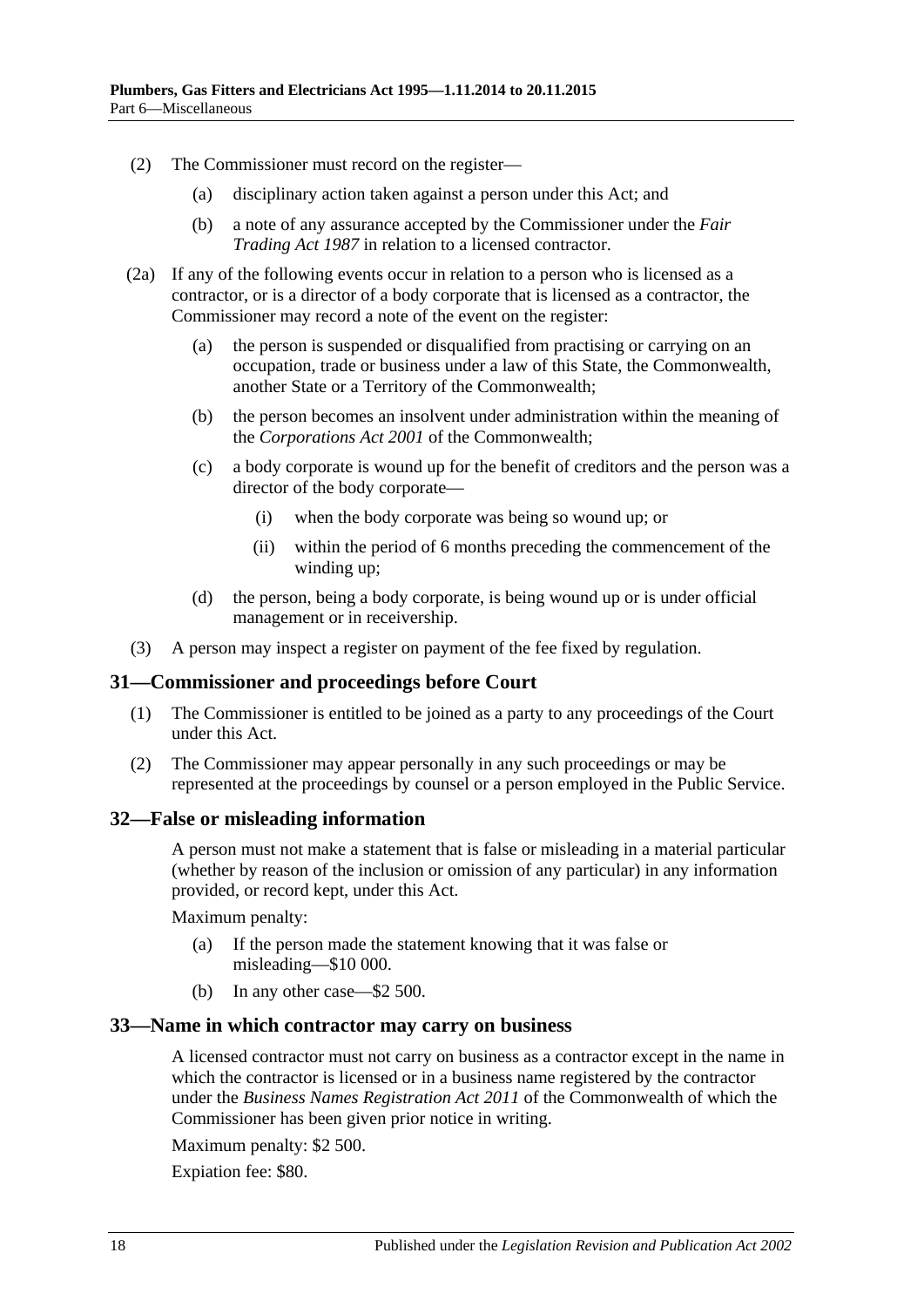### <span id="page-18-0"></span>**34—Statutory declaration**

Where a person is required to provide information to the Commissioner, the Commissioner may require the information to be verified by statutory declaration and, in that event, the person will not be taken to have provided the information as required unless it has been verified in accordance with the requirements of the Commissioner.

#### <span id="page-18-1"></span>**35—Investigations**

The Commissioner of Police must, at the request of the Commissioner, investigate and report on any matter relevant to—

- (a) the determination of an application under this Act; or
- (b) a matter that might constitute proper cause for disciplinary action under this Act.

### <span id="page-18-2"></span>**36—General defence**

It is a defence to a charge of an offence against this Act if the defendant proves that the offence was not committed intentionally and did not result from any failure on the part of the defendant to take reasonable care to avoid the commission of the offence.

### <span id="page-18-3"></span>**37—Liability for act or default of officer, employee or agent**

For the purposes of this Act, an act or default of an officer, employee or agent of a person carrying on a business will be taken to be an act or default of that person unless it is proved that the officer, employee or agent acted outside the scope of his or her actual, usual and ostensible authority.

#### <span id="page-18-4"></span>**39—Continuing offence**

- (1) A person convicted of an offence against a provision of this Act in respect of a continuing act or omission—
	- (a) is liable, in addition to the penalty otherwise applicable to the offence, to a penalty for each day during which the act or omission continued of not more than one-tenth of the maximum penalty prescribed for that offence; and
	- (b) is, if the act or omission continues after the conviction, guilty of a further offence against the provision and liable, in addition to the penalty otherwise applicable to the further offence, to a penalty for each day during which the act or omission continued after the conviction of not more than one-tenth of the maximum penalty prescribed for the offence.
- (2) Where an offence consists of an omission to do something that is required to be done, the omission will be taken to continue for as long as the thing required to be done remains undone after the end of the period for compliance with the requirement.

#### <span id="page-18-5"></span>**40—Prosecutions**

- (1) Proceedings for an offence against this Act must be commenced—
	- (a) in the case of an expiable offence—within the time limits prescribed for expiable offences by the *[Summary Procedure Act](http://www.legislation.sa.gov.au/index.aspx?action=legref&type=act&legtitle=Summary%20Procedure%20Act%201921) 1921*;
	- (b) in any other case—within 2 years of the date on which the offence is alleged to have been committed or, with the authorisation of the Minister, at a later time within 5 years of that date.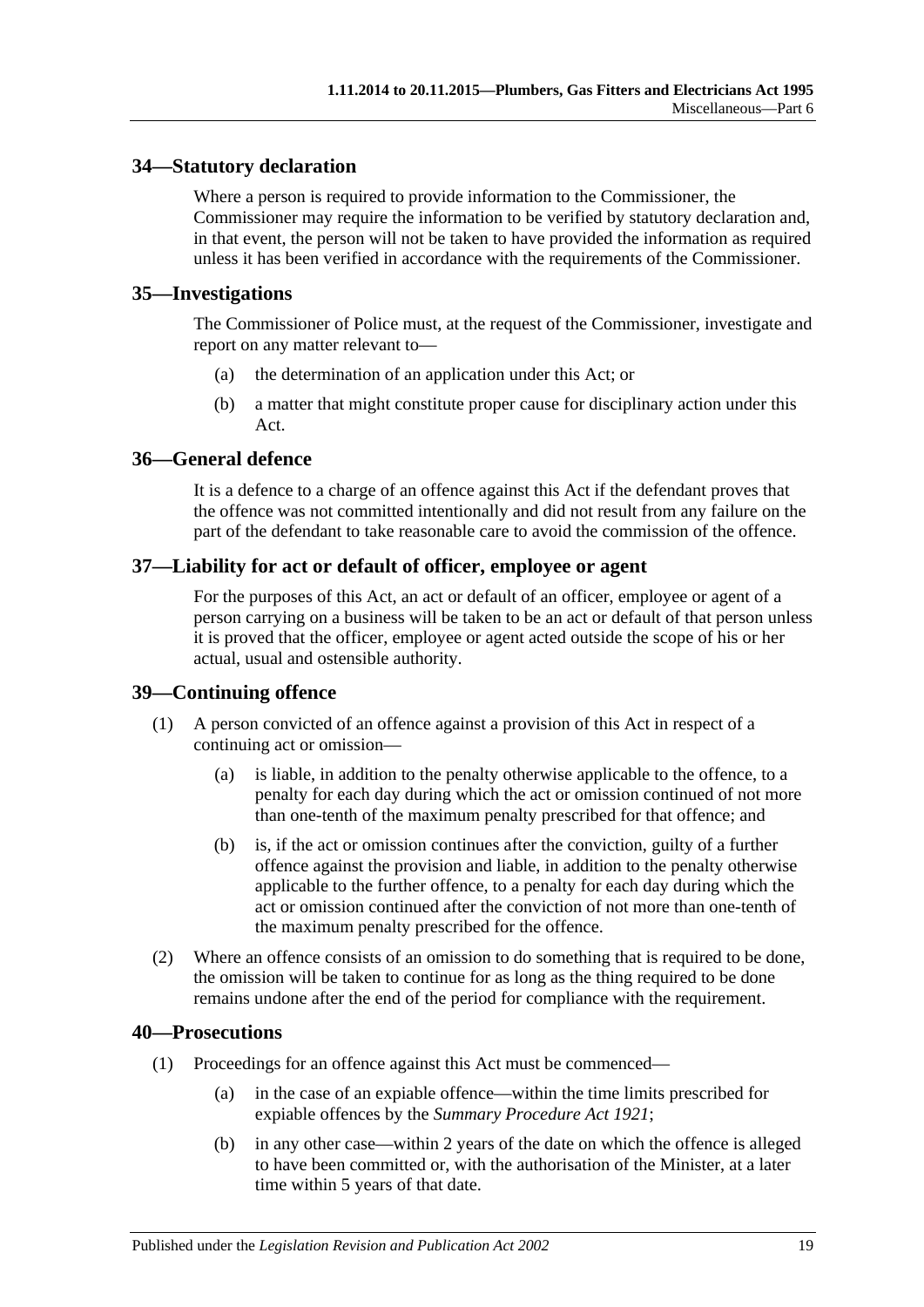- (2) A prosecution for an offence against this Act cannot be commenced except by—
	- (a) the Commissioner; or
	- (b) an authorised officer under the *[Fair Trading Act](http://www.legislation.sa.gov.au/index.aspx?action=legref&type=act&legtitle=Fair%20Trading%20Act%201987) 1987*; or
	- (c) a person who has the consent of the Minister to commence the prosecution.
- (3) In any proceedings, an apparently genuine document purporting to be a certificate of the Minister certifying authorisation of, or consent to, a prosecution for an offence against this Act will be accepted, in the absence of proof to the contrary, as proof of the authorisation or consent.

#### <span id="page-19-0"></span>**41—Evidence**

In any proceedings, an apparently genuine document purporting to be a certificate of the Commissioner certifying—

- (a) that a person was or was not licensed as a contractor on a specified date; or
- (b) that a person was or was not registered as a worker on a specified date,

will be accepted, in the absence of proof to the contrary, as proof of the matters so certified.

#### <span id="page-19-1"></span>**42—Service of documents**

- (1) Subject to this Act, a notice or document required or authorised by this Act to be given to or served on a person may—
	- (a) be served on the person personally; or
	- (b) be posted in an envelope addressed to the person—
		- (i) at the person's last known address; or
		- (ii) where the person is a licensed contractor or registered worker—at the person's address for service; or
	- (c) where the person is a licensed contractor—be left for the person at the address for service with someone apparently over the age of 16 years; or
	- (d) be transmitted by facsimile transmission to a facsimile number provided by the person (in which case the notice or document will be taken to have been given or served at the time of transmission).
- (2) The address for service of a licensed contractor or registered worker is the address of which the Commissioner has been last notified in writing by the contractor or worker as the contractor's or worker's address for service.

#### <span id="page-19-2"></span>**43—Annual report**

- (1) The Commissioner must, on or before 31 October in each year, submit to the Minister a report on the administration of this Act during the period of 12 months ending on the preceding 30 June.
- (2) The Minister must, within six sitting days after receipt of the report, cause a copy of the report to be laid before each House of Parliament.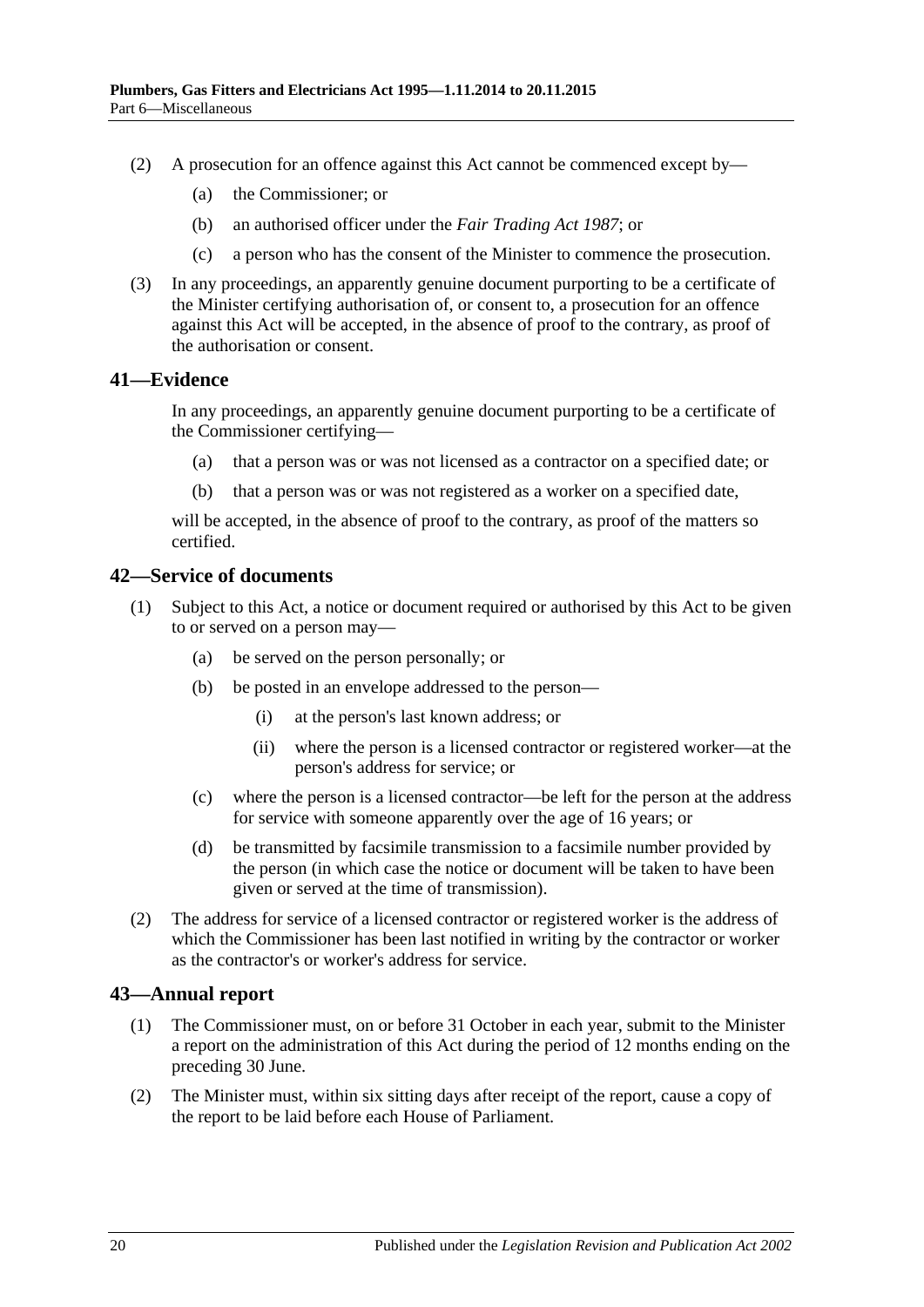### <span id="page-20-2"></span><span id="page-20-0"></span>**44—Regulations**

- (1) The Governor may make such regulations as are contemplated by, or necessary or expedient for the purposes of, this Act.
- (2) Without limiting the generality of [subsection](#page-20-2) (1), the regulations may—
	- (a) require licensed contractors or registered workers to comply with a code of conduct or practice;
	- (b) fix fees to be paid in respect of any matter under this Act and provide for the recovery, refund, waiver or reduction of such fees;
	- (c) exempt (conditionally or unconditionally) classes of persons or activities from the application of this Act or specified provisions of this Act;
	- (d) impose a penalty (not exceeding \$2 500) for contravention of, or non-compliance with, a regulation;
	- (e) fix expiation fees, not exceeding \$210, for alleged offences against the regulations.
- (3) Regulations under this Act—
	- (a) may be of general application or limited application;
	- (b) may make different provision according to the matters or circumstances to which they are expressed to apply;
	- (c) may provide that a matter or thing in respect of which regulations may be made is to be determined according to the discretion of the Commissioner or the Minister.
- (4) The regulations may operate by reference to a specified code as in force at a specified time or as in force from time to time.
- (5) If a code is referred to in the regulations—
	- (a) a copy of the code must be kept available for inspection by members of the public, without charge and during normal office hours, at an office determined by the Minister; and
	- (b) evidence of the contents of the code may be given in any legal proceedings by production of a document apparently certified by the Minister to be a true copy of the code.

# <span id="page-20-1"></span>**Schedule 1—Appointment and selection of assessors for Court**

- <span id="page-20-3"></span>(1) The Minister must establish a panel of persons who may sit as assessors consisting of persons representative of persons involved in work regulated under this Act.
- (2) The Minister must establish a panel of persons who may sit as assessors consisting of persons representative of members of the public who deal with persons referred to in [subclause](#page-20-3) (1).
- (3) A member of a panel is to be appointed by the Minister for a term of office not exceeding three years and on conditions determined by the Minister and specified in the instrument of appointment.
- (4) A member of a panel is, on the expiration of a term of office, eligible for reappointment.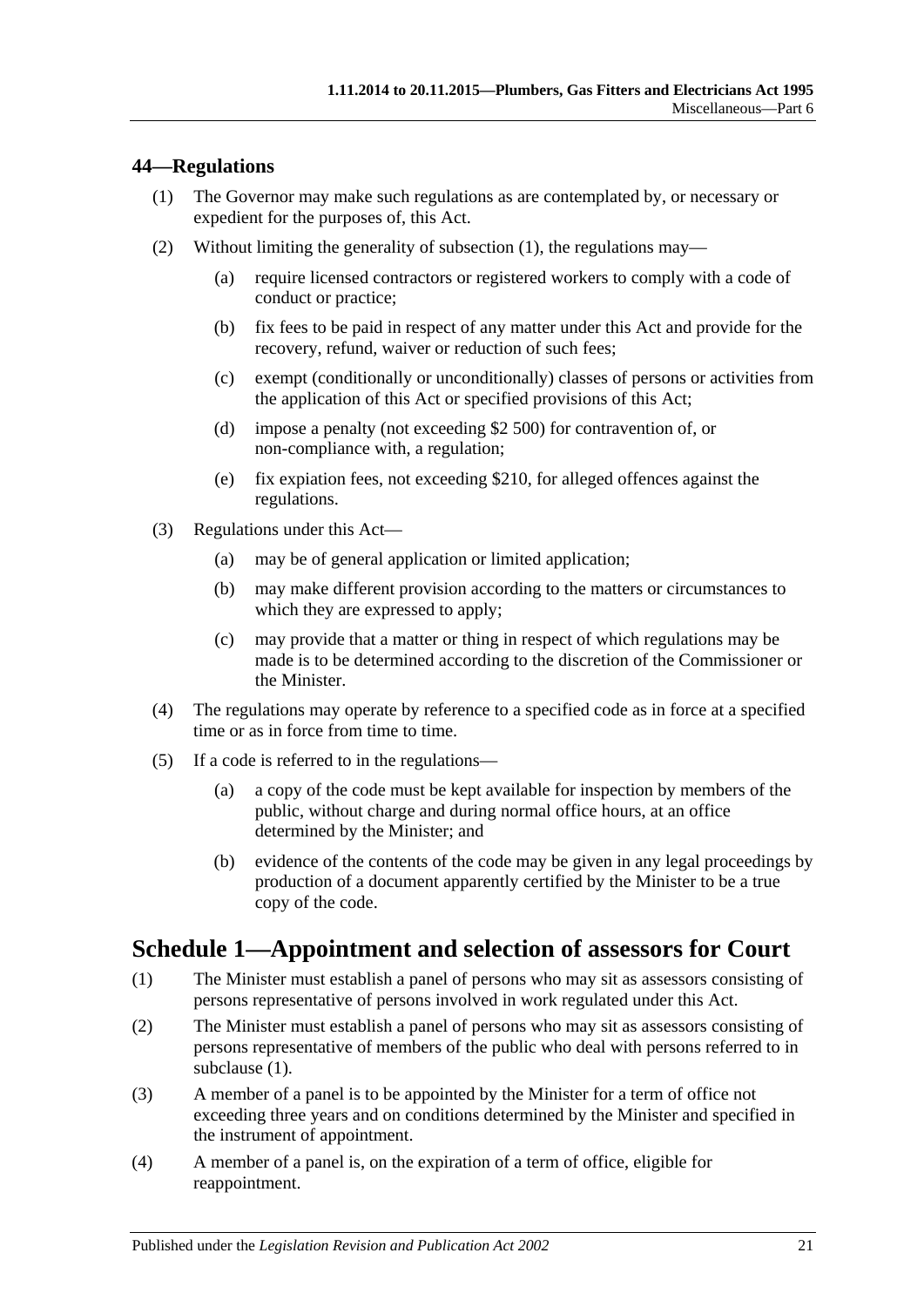- (5) Subject to [subclause](#page-21-2) (6), if assessors are to sit with the Court in proceedings under [Part](#page-13-0) 4, a Judge of the Court on the complaint must select one member from each of the panels to sit with the Court in the proceedings.
- <span id="page-21-2"></span>(6) A member of a panel who has a personal or a direct or indirect pecuniary interest in a matter before the Court is disqualified from participating in the hearing of the matter.
- (7) If an assessor dies or is for any reason unable to continue with any proceedings, the Court constituted of the judicial officer who is presiding at the proceedings and the other assessor may, if the judicial officer so determines, continue and complete the proceedings.

# <span id="page-21-0"></span>**Schedule 2—Transitional provisions**

# <span id="page-21-1"></span>**2—Transitional**

(1) In this clause—

*former provisions* means—

- (a) the *[Electrical Workers and Contractors Licensing Act](http://www.legislation.sa.gov.au/index.aspx?action=legref&type=act&legtitle=Electrical%20Workers%20and%20Contractors%20Licensing%20Act%201966) 1966*;
- (b) section 28 of the *[Gas Act](http://www.legislation.sa.gov.au/index.aspx?action=legref&type=act&legtitle=Gas%20Act%201988) 1988*;
- (c) section 17B of the *[Sewerage Act](http://www.legislation.sa.gov.au/index.aspx?action=legref&type=act&legtitle=Sewerage%20Act%201929) 1929*;
- (d) paragraph XIV of section 10(1) of the *[Waterworks Act](http://www.legislation.sa.gov.au/index.aspx?action=legref&type=act&legtitle=Waterworks%20Act%201932) 1932*;
- (e) regulations under any of the above Acts or provisions.
- <span id="page-21-3"></span>(2) Despite the other provisions of this Act but subject to this clause, the Commissioner must grant to a person holding a licence, registration or other authority under the former provisions immediately before the commencement of this Act a licence or registration of such a class and subject to such conditions as may be required to authorise the person to continue to carry on the business or carry out the work that was authorised by the licence, registration or other authority under the former provisions.
- (3) A licence or registration to be granted to a person under [subclause](#page-21-3) (2) may be granted—
	- (a) without any requirement for an application to be made or a fee to be paid; and
	- (b) at any time before the date that was fixed under the former provisions as the next date of expiry of the licence, registration or other authority held by the person under the former provisions immediately before the commencement of this Act; and
	- (c) so as to have effect from a date specified by the Commissioner.
- (4) Until a licence or registration is granted under this clause to a person referred to in [subclause](#page-21-3) (2), the licence, registration or other authority held by the person under the former provisions continues in force, subject to this Act, as if it were a licence or registration (as the case may require) under this Act authorising the person to carry on the business or carry out the work that was authorised by the licence, registration or other authority under the former provisions.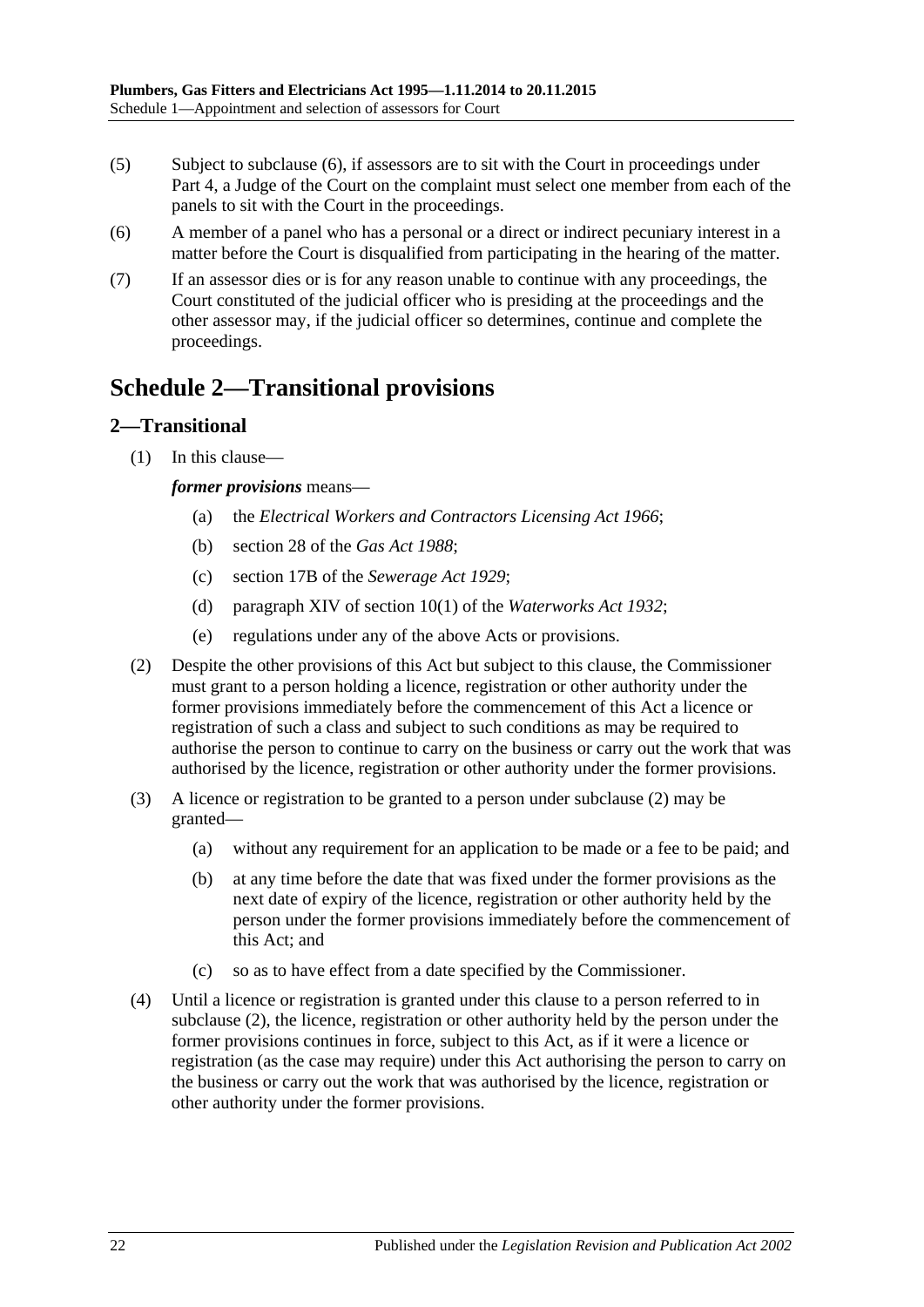- (5) Despite the other provisions of this Act, a person granted a licence or registration under this clause is not required to pay an annual licence fee or registration fee or lodge an annual return until the date that was fixed under the former provisions as the next date of expiry of the licence, registration or other authority held by the person under the former provisions immediately before the commencement of this Act.
- (6) In any proceedings, an apparently genuine document purporting to be a certificate of the Commissioner certifying that a person was or was not the holder of a specified licence, registration or other authority under the former provisions on a specified date will be accepted, in the absence of proof to the contrary, as proof of the matters so certified.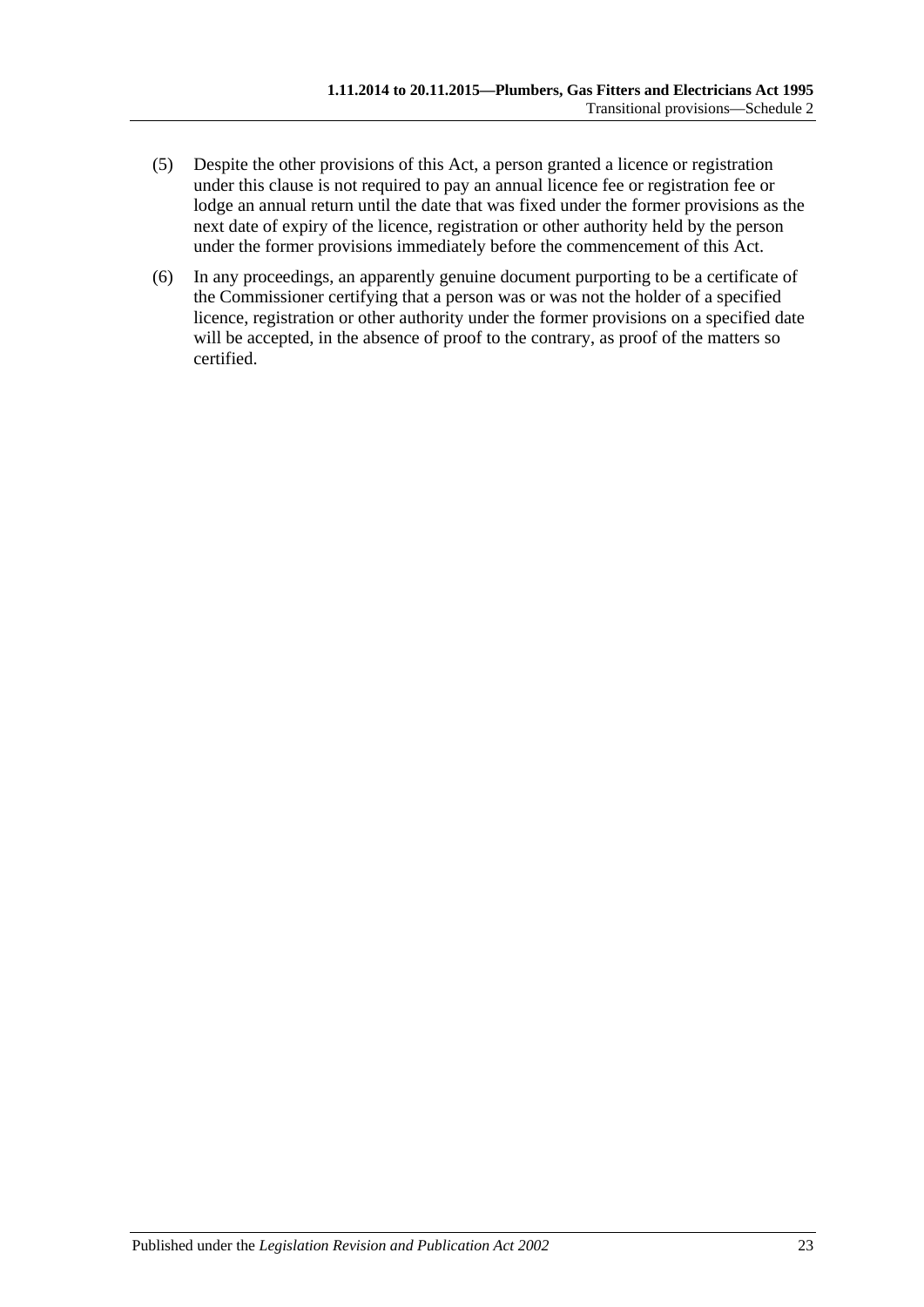# <span id="page-23-0"></span>**Legislative history**

# **Notes**

- Amendments of this version that are uncommenced are not incorporated into the text.
- Please note—References in the legislation to other legislation or instruments or to titles of bodies or offices are not automatically updated as part of the program for the revision and publication of legislation and therefore may be obsolete.
- Earlier versions of this Act (historical versions) are listed at the end of the legislative history.
- For further information relating to the Act and subordinate legislation made under the Act see the Index of South Australian Statutes or www.legislation.sa.gov.au.

# **Legislation repealed by principal Act**

The *Plumbers, Gas Fitters and Electricians Act 1995* repealed the following:

*Electrical Workers and Contractors Licensing Act 1966*

# **Legislation amended by principal Act**

The *Plumbers, Gas Fitters and Electricians Act 1995* amended the following:

*Gas Act 1988 Sewerage Act 1929 Waterworks Act 1932*

# **Principal Act and amendments**

New entries appear in bold.

| Year No |                | Title                                                                              | Assent     | Commencement                                                         |
|---------|----------------|------------------------------------------------------------------------------------|------------|----------------------------------------------------------------------|
| 1995 25 |                | Plumbers, Gas Fitters and<br>Electricians Act 1995                                 | 27.4.1995  | 1.7.1995 (Gazette 29.6.1995 p2977)                                   |
| 1996 34 |                | <b>Statutes Amendment (Common</b><br>Expiation Scheme) Act 1996                    | 2.5.1996   | Sch (cl 27)-3.2.1997 (Gazette<br>19.12.1996 p1923)                   |
| 1998    | 21             | <b>Statutes Amendment (Consumer</b><br>Affairs) Act 1998 as amended by<br>22/1998  | 2.4.1998   | Pt 8 (ss $22 \& 23$ )-28.5.1998 ( <i>Gazette</i><br>28.5.1998 p2292) |
| 1998 22 |                | <b>Statutes Amendment (Consumer</b><br>Affairs) Amendment Act 1998                 | 2.4.1998   | 2.4.1998                                                             |
| 2000    | $\overline{4}$ | District Court (Administrative and<br>Disciplinary Division) Amendment<br>Act 2000 | 20.4.2000  | Sch 1 (cl 30)-1.6.2000 ( <i>Gazette</i><br>18.5.2000 p2554)          |
| 2001    | 47             | <b>Statutes Amendment (Consumer</b><br>Affairs) Act 2001                           | 11.10.2001 | Pt 5 (ss $12-17$ )-1.11.2001 ( <i>Gazette</i><br>25.10.2001 p4686)   |
| 2008 5  |                | <b>Statutes Amendment (Advisory Panels 13.3.2008</b><br>Repeal) Act 2008           |            | Pt 3 (s 4)–13.3.2008                                                 |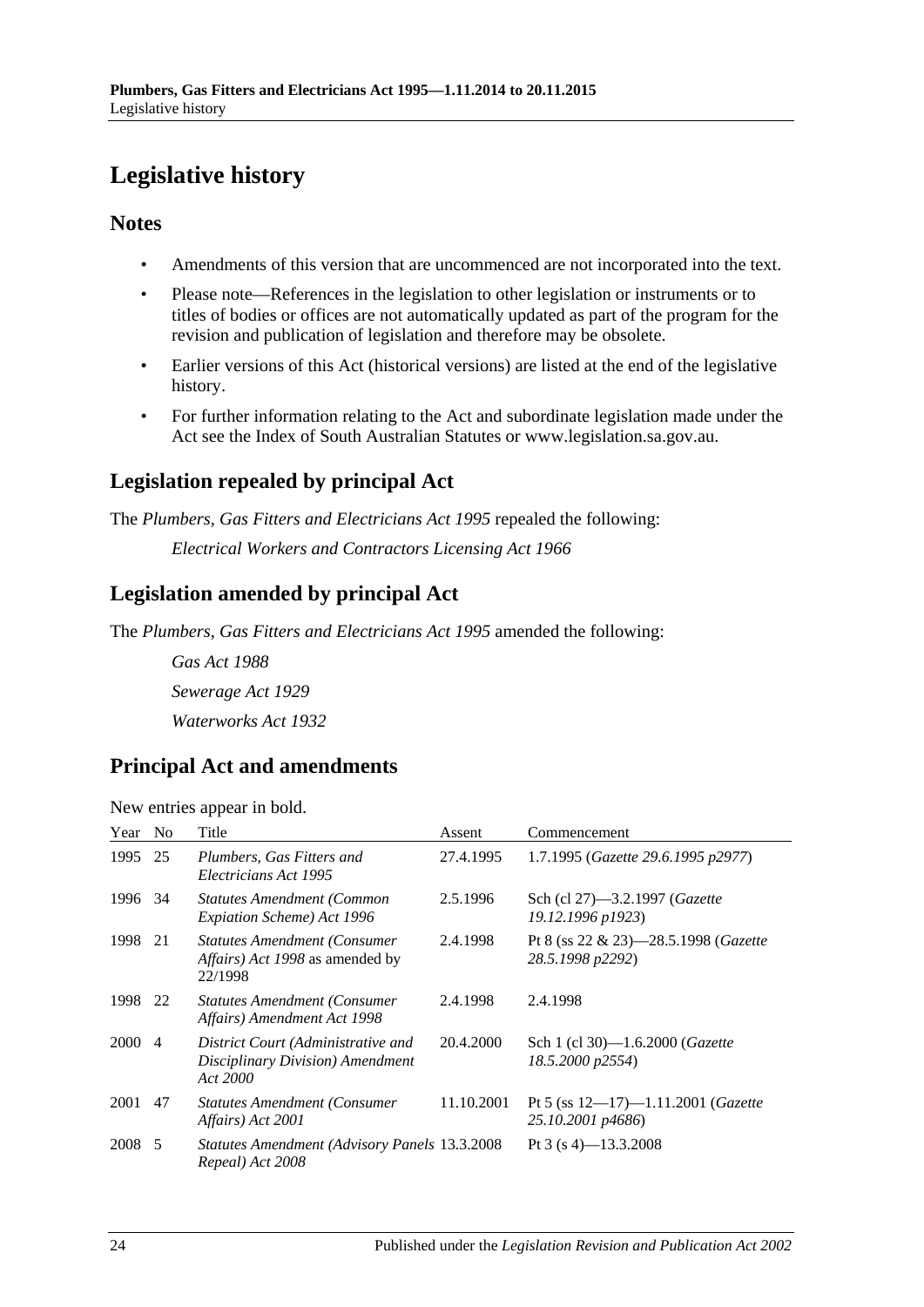| 2013 71 |    | <b>Statutes Amendment (Occupational 21.11.2013)</b><br>Licensing) Act 2013 |           | Pt 6 (ss 22, 24, 25, 27 & 28)-1.11.2014<br>(Gazette 9.10.2014 p6095); ss 23, 26 &<br>29-21.11.2015 (Gazette 29.10.2015<br>p4742) |
|---------|----|----------------------------------------------------------------------------|-----------|----------------------------------------------------------------------------------------------------------------------------------|
| 2013    | 16 | Statutes Amendment (Directors'<br>Liability) Act 2013                      | 23.5.2013 | Pt 41 (s 87)-17.6.2013 (Gazette<br>$6.6.2013$ $p2498$ )                                                                          |
| 2012 3  |    | <b>Business Names Registration</b><br>(Transitional Arrangements) Act 2012 | 22.3.2012 | Sch 1 (cl 10)-28.5.2012 ( <i>Gazette</i><br>19.4.2012 p1467)                                                                     |
| 2009 39 |    | Statutes Amendment and Repeal (Fair 23.7.2009<br>Trading) Act 2009         |           | Pt 7 (ss $49 - 51$ ) $-3.9.2009$ ( <i>Gazette</i><br>$3.9.2009$ $p4367$                                                          |

# **Provisions amended**

New entries appear in bold.

Entries that relate to provisions that have been deleted appear in italics.

| Provision       | How varied                                                            | Commencement                 |
|-----------------|-----------------------------------------------------------------------|------------------------------|
| Long title      | amended under Legislation Revision and<br><b>Publication Act 2002</b> |                              |
| Pt1             |                                                                       |                              |
| s <sub>2</sub>  | omitted under Legislation Revision and<br><b>Publication Act 2002</b> |                              |
| Pt 2            |                                                                       |                              |
| s <sub>6</sub>  |                                                                       |                              |
| s(6(1))         | amended by 21/1998 Sch cl 6 as substituted by<br>22/1998 s 3          | 28.5.1998                    |
|                 | amended by 71/2013 s 22                                               | 1.11.2014                    |
| s 7             |                                                                       |                              |
| s(7(2)          | amended by 71/2013 s 23                                               | uncommenced-not incorporated |
| s <sub>8</sub>  |                                                                       |                              |
| s(2)            | amended by $47/2001$ s $12(a)$                                        | 1.11.2001                    |
| $s(3)$ – (6)    | inserted by $47/2001$ s $12(b)$                                       | 1.11.2001                    |
| s 9             |                                                                       |                              |
| $s \, 9(1)$     | amended by 39/2009 s 49                                               | 3.9.2009                     |
|                 | amended by 71/2013 s 24(1)                                            | 1.11.2014                    |
|                 | (d) deleted by $71/2013$ s $24(1)$                                    | 1.11.2014                    |
| $s\,9(1a)$      | inserted by 71/2013 s 24(2)                                           | 1.11.2014                    |
| s <sub>10</sub> |                                                                       |                              |
| 10(2)           | amended by $4/2000$ s $9(1)$ (Sch 1 cl 30(a))                         | 1.6.2000                     |
| $s$ $10(5)$     | deleted by $4/2000 s 9(1)$ (Sch 1 cl 30(b))                           | 1.6.2000                     |
| $s$ 10(6)       | deleted by $4/2000 s 9(1)$ (Sch 1 cl 30(c))                           | 1.6.2000                     |
| s 10A           | inserted by 47/2001 s 13                                              | 1.11.2001                    |
| s 11            |                                                                       |                              |
| s 11(3)         | amended by 47/2001 s 14                                               | 1.11.2001                    |
| s 12            | amended by 21/1998 Sch cl 6 as substituted by<br>22/1998 s 3          | 28.5.1998                    |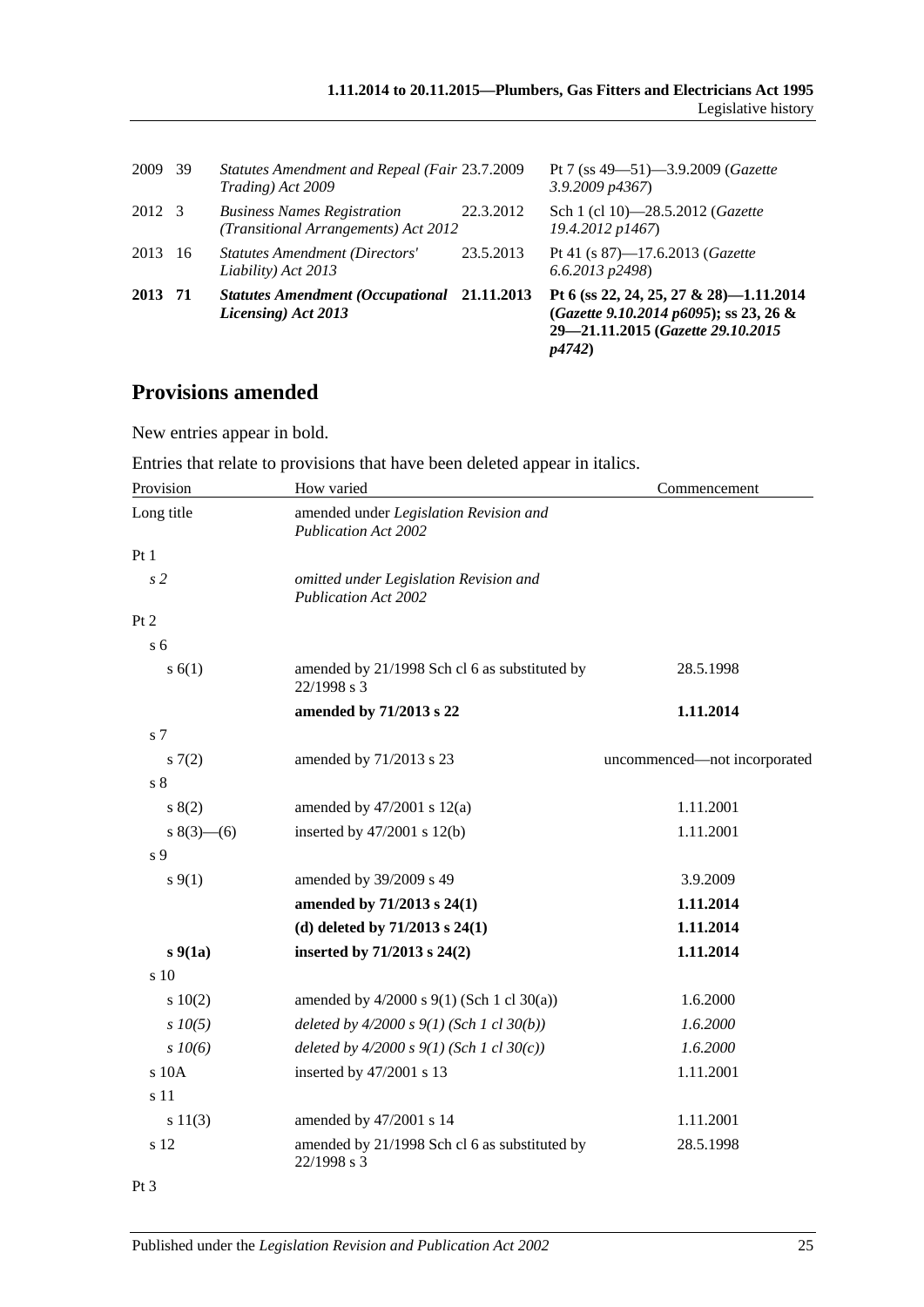| s 13            | amended by 21/1998 Sch cl 6 as substituted by<br>22/1998 s 3     | 28.5.1998                    |  |
|-----------------|------------------------------------------------------------------|------------------------------|--|
|                 | amended by 71/2013 s 25                                          | 1.11.2014                    |  |
| s 14            |                                                                  |                              |  |
| s 14(2)         | amended by 71/2013 s 26                                          | uncommenced—not incorporated |  |
| s 15            |                                                                  |                              |  |
| s 15(1)         | s 15 redesignated as s $15(1)$ by $47/2001$ s 15                 | 1.11.2001                    |  |
| s $15(2)$ —(6)  | inserted by 47/2001 s 15                                         | 1.11.2001                    |  |
| s 16            | substituted by 71/2013 s 27                                      | 1.11.2014                    |  |
| s 17            |                                                                  |                              |  |
| 17(2)           | amended by $4/2000$ s $9(1)$ (Sch 1 cl $30(d)$ )                 | 1.6.2000                     |  |
| $s\,17(5)$      | deleted by $4/2000 s 9(1)$ (Sch 1 cl 30(e))                      | 1.6.2000                     |  |
| s 17(6)         | deleted by $4/2000 s 9(1)$ (Sch 1 cl 30(f))                      | 1.6.2000                     |  |
| s 17A           | inserted by 47/2001 s 16                                         | 1.11.2001                    |  |
| s 18            |                                                                  |                              |  |
| s 18(3)         | amended by 47/2001 s 17                                          | 1.11.2001                    |  |
| Pt 3A           | inserted by 39/2009 s 50                                         | 3.9.2009                     |  |
|                 | substituted by 71/2013 s 28                                      | 1.11.2014                    |  |
| Pt 3B           | inserted by 71/2013 s 28                                         | 1.11.2014                    |  |
| Pt 4            |                                                                  |                              |  |
| s 23            | amended by 21/1998 s 22                                          | 28.5.1998                    |  |
| s 24            |                                                                  |                              |  |
| $s\,24(1)$      | amended by 21/1998 Sch cl 6 as substituted by<br>22/1998 s 3     | 28.5.1998                    |  |
| s <sub>25</sub> | amended by 21/1998 Sch cl 6 as substituted by<br>22/1998 s 3     | 28.5.1998                    |  |
| $Pt\,5$         | deleted by $5/2008 s 4$                                          | 13.3.2008                    |  |
| Pt 6            |                                                                  |                              |  |
| s 30            |                                                                  |                              |  |
| s $30(2a)$      | inserted by $39/2009$ s 51                                       | 3.9.2009                     |  |
| s 32            | amended by 21/1998 Sch cl 6 as substituted by<br>22/1998 s 3     | 28.5.1998                    |  |
| s 33            | amended by 34/1996 s 4 (Sch cl 27)                               | 3.2.1997                     |  |
|                 | amended by 21/1998 Sch cl 6 as substituted by<br>22/1998 s 3     | 28.5.1998                    |  |
|                 | amended by 3/2012 Sch 1 cl 10                                    | 28.5.2012                    |  |
| ss 33A and 33B  | inserted by 71/2013 s 29                                         | uncommenced-not incorporated |  |
| s 38            | deleted by 16/2013 s 87                                          | 17.6.2013                    |  |
| s 40            |                                                                  |                              |  |
| $s\ 40(1)$      | substituted by 21/1998 Sch cl 6 as substituted by<br>22/1998 s 3 | 28.5.1998                    |  |
| s 44            |                                                                  |                              |  |
| $s\,44(2)$      | amended by 34/1996 s 4 (Sch cl 27)                               | 3.2.1997                     |  |
|                 | amended by 21/1998 Sch cl 6 as substituted by<br>22/1998 s 3     | 28.5.1998                    |  |